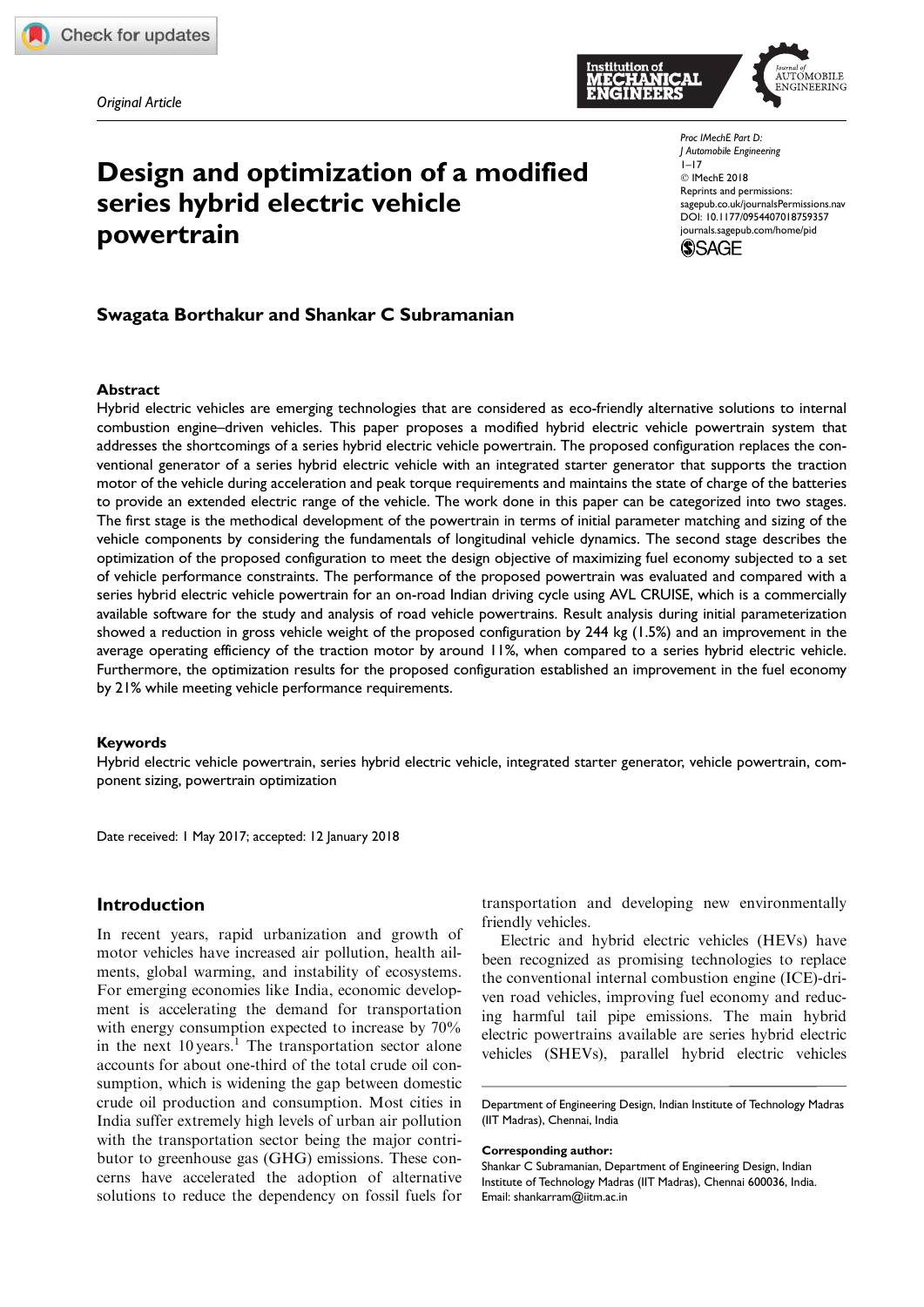(PHEVs), and series-parallel hybrid electric vehicles (SPHEVs).<sup>2</sup> SHEVs are suitable for heavy-duty commercial road vehicles including buses, trucks, and military vehicles, since they are capable of carrying the large payload of batteries and the electric propulsion system, along with their simple structure and control, lower emission, and higher amount of regenerative braking.<sup>3</sup> SHEV configuration was also studied by researchers for sports cars and mid-size vehicles to overcome the challenge of limited space allocation by minimizing the size of the energy storage system (ESS) as well as maximizing fuel economy. $4,5$  In an SHEV, the electric motor, being the only source of propulsion, provides power to turn the wheels of the vehicle and recharge the batteries. The characteristic of the electric motor enables it to provide maximum torque in its low-speed region (up to its base speed), after which it enters the constant power region. SHEVs can be run in pure electric mode with zero emission, where the engine is not mechanically connected to the transmission, thereby ensuring that the engine is running only in its efficient regions (Figure 1). $6$  The main challenge, however, in designing an SHEV is the selection of the motor drive with proper power rating to meet vehicle performance requirements. Although single shaft PHEVs and plug-in HEVs have been studied in the areas of hybrid electric buses for city driving conditions,<sup>7,8</sup> the use of SHEV configuration is justified in a city drive cycle where the electric motor provides the initial high torque requirement, thereby making the vehicle run almost in pure electric mode. This paper focuses on the study and analysis of the SHEV and the modified powertrain for a city bus under an urban start-stop driving condition.

Since an SHEV is an electric-intensive configuration, with the electric motor being the only traction source, the motor power rating and efficiency have a significant contribution to the overall vehicle performance and efficiency. Studies showed that the power rating of the electric motor during acceleration and grade climbing could be reduced to a minimum if the machine is operated mostly in its constant power region.<sup>6</sup> As an SHEV is dependent purely on the traction motor for both steady state and dynamic load conditions, the motor operating points tend to spread extensively across its entire operating range, which makes the vehicle driving points at speeds and loads below the most efficient operating points of the electric motor.<sup>6,9</sup> Various researchers have studied performance evaluation and efficiency of the electric machines in electric vehicles (EVs) and HEVs. Miller et al. $^{10}$  showed that the improvement in the performance of the electric machine could be done either by incorporating a twospeed transmission system (also termed as two-speed EV drive) instead of a single gear box or by using a combination of two electric motors to adjust the motors' speeds for greatest tractive effort and for highest overall efficiency. A comparative analysis showed



Figure 1. Layout of a rear wheel drive SHEV. SHEV: series hybrid electric vehicle.

an improvement in motor operating regions when two equivalent traction motors were used instead of one large traction motor during pure electric drive.<sup>4</sup> Zhu et al. $^{11}$  also developed an EV by replacing the single traction motor with two smaller motors driving two separate reduction gears, where the motors worked in parallel to provide power to the wheels. The use of two motors improved the motors' efficiency by around 7% and the electric range by 8%. The use of two traction motors instead of one was justified during high torque requirement, ensuring their optimized performance. Although a typical SHEV consists of two electric machines, namely, a generator and a traction motor, it is only the traction motor that provides the necessary torque to run the vehicle, while the generator combined with engine is used to maintain the state of charge (SOC) of the batteries. Thus, the generator in this case remains unused during pure electric driving, which accounts for almost two-thirds of total urban driving.<sup>12</sup> Hence, this paper investigates the vehicle performance by replacing the conventional generator of an SHEV with an integrated starter generator (ISG) to aid the main traction motor for propulsion during pure electric drive.

ISGs are one of the evolving technologies that are used in HEVs to achieve high peak power in a very short period of time.<sup>13</sup> They are high torque density and efficient motors that provide extra drive force during additional torque requirement, work as a generator to recover electrical energy, and also as a starter motor to enable the start-stop function of the engine. $^{13,14}$  The incorporation of ISGs has been mostly limited to mild  $HEV\$ s having a parallel configuration.<sup>12</sup> Studies conducted on the use of an ISG in a pre-transmission PHEV showed an improvement in the overall efficiency by  $20-30\%$ .<sup>14</sup> Zhou et al.<sup>15</sup> developed a single-axle PHEV where the ISG is mounted directly on the engine crankshaft output, replacing the flywheel and separate starter and generator. These authors concluded that as compared to the traditional PHEV, the single-axle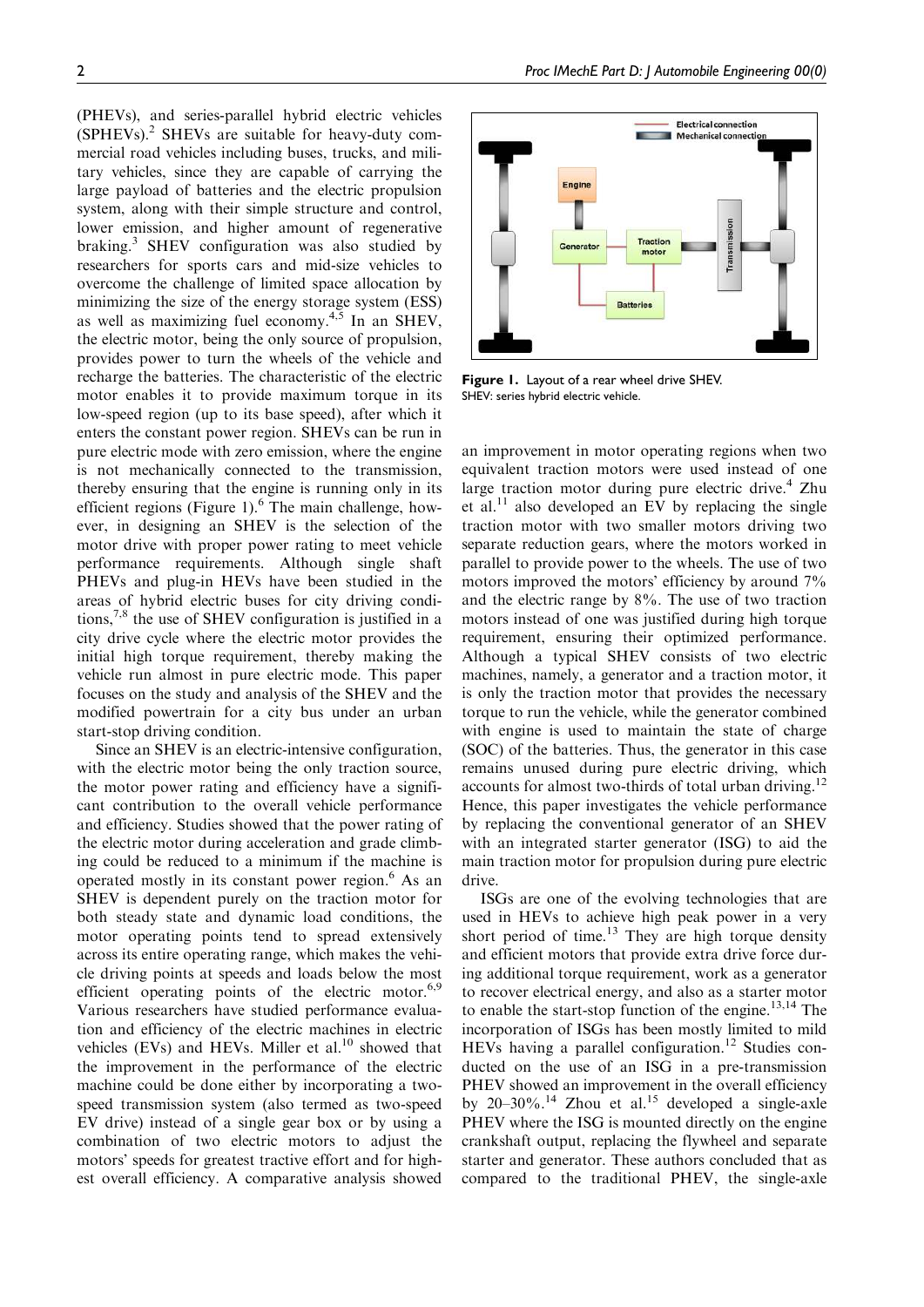PHEV improved acceleration performance by 9% and a reduction in fuel consumption by  $18\%$ . Fukuo et al.<sup>16</sup> described the development of Honda Insight, which is an integrated motor assist (IMA) parallel hybrid configuration, with the motor assisting the engine during peak torque requirements and capturing regenerative energy during braking. Honda Insight was able to achieve low fuel consumption, low exhaust emission, and reduced gross vehicle weight (GVW). Thus, the incorporation of an ISG was able to improve the overall performance of PHEV as compared to its traditional counterpart. However, the use of an ISG and its effects are yet to be explored for an SHEV powertrain.

Motivated by these factors, this paper proposes a modified SHEV powertrain by replacing the generator with an ISG, that works both as a generator to convert engine power into electricity to charge the batteries and as a motor to drive the wheels, thereby assisting the main traction motor during pure electric driving. Thus, the torque requirement by the vehicle is distributed between the two electric machines during pure electric driving, which would operate the motors in their most efficient regions, thereby increasing the overall efficiency of the powertrain. The objective of this research work is to analyze the performance of the proposed powertrain configuration in terms of electric motors' efficiency and vehicle fuel economy, for urban/city driving with frequent start-stop conditions, by considering an on-road Indian drive cycle (IDC), where the vehicle runs in pure electric mode with both the ISG and the traction motor powering it.

This study proposed and analyzed a modified SHEV powertrain by replacing the conventional generator with an ISG, that works both as a generator to convert engine power into electricity to charge the batteries and as a motor to drive the wheels, thereby assisting the main traction motor during pure electric driving.

The design of a vehicle powertrain starts with initial parameter matching and sizing of its components, which should satisfy the following vehicle performance constraints:<sup>17</sup> (1) initial acceleration, (2) gradeability, and (3) maximum cruising speed. The next step involves the development of the control strategy for the vehicle powertrain to control the operation and power flow based on the driver's command through accelerator and brake pedals. An on-road IDC was considered to evaluate the developed powertrain and analyze the results.

The completion of the initial parametric design was followed by the optimization of the vehicle powertrain for better vehicle performance and improved fuel efficiency. Various optimization algorithms (both gradient based and derivative-free<sup>18,19</sup>) can be found in the literature. The benefit of derivative-free algorithms such as divided rectangles (DIRECT) and genetic algorithm  $(GA)^{18}$  is that the objective functions do not rely on derivatives. Moreover, DIRECT is a deterministic global optimization algorithm, which ensures that the objective function converges in a finite time interval.



Figure 2. Methodology adopted for the development of HEV configurations.

HEV: hybrid electric vehicle.



Figure 3. Layout of the proposed configuration.

For the optimization of the proposed configuration, DIRECT algorithm was used in this study.

This paper starts with initial parameter matching of the proposed configuration and an SHEV given a set of vehicle performance requirements. Completion of the initial parameter matching is accompanied by development of the control strategy for the proposed configuration. The final stage involves the optimization of the proposed configuration followed by comparative analysis before and after optimization.

In summary, the work presented in this paper can be visualized as given in Figure 2.

### Design of the proposed configuration

The proposed powertrain consists of a downsized ICE, a traction motor, an ISG, an energy storage device (batteries), and a mechanical coupler. The powertrain configuration layout is shown in Figure 3, in which the ISG and traction motor output shafts are mechanically coupled by a coupler to add the torque output from both these power sources. The output power from the coupler is then transmitted to the wheels through the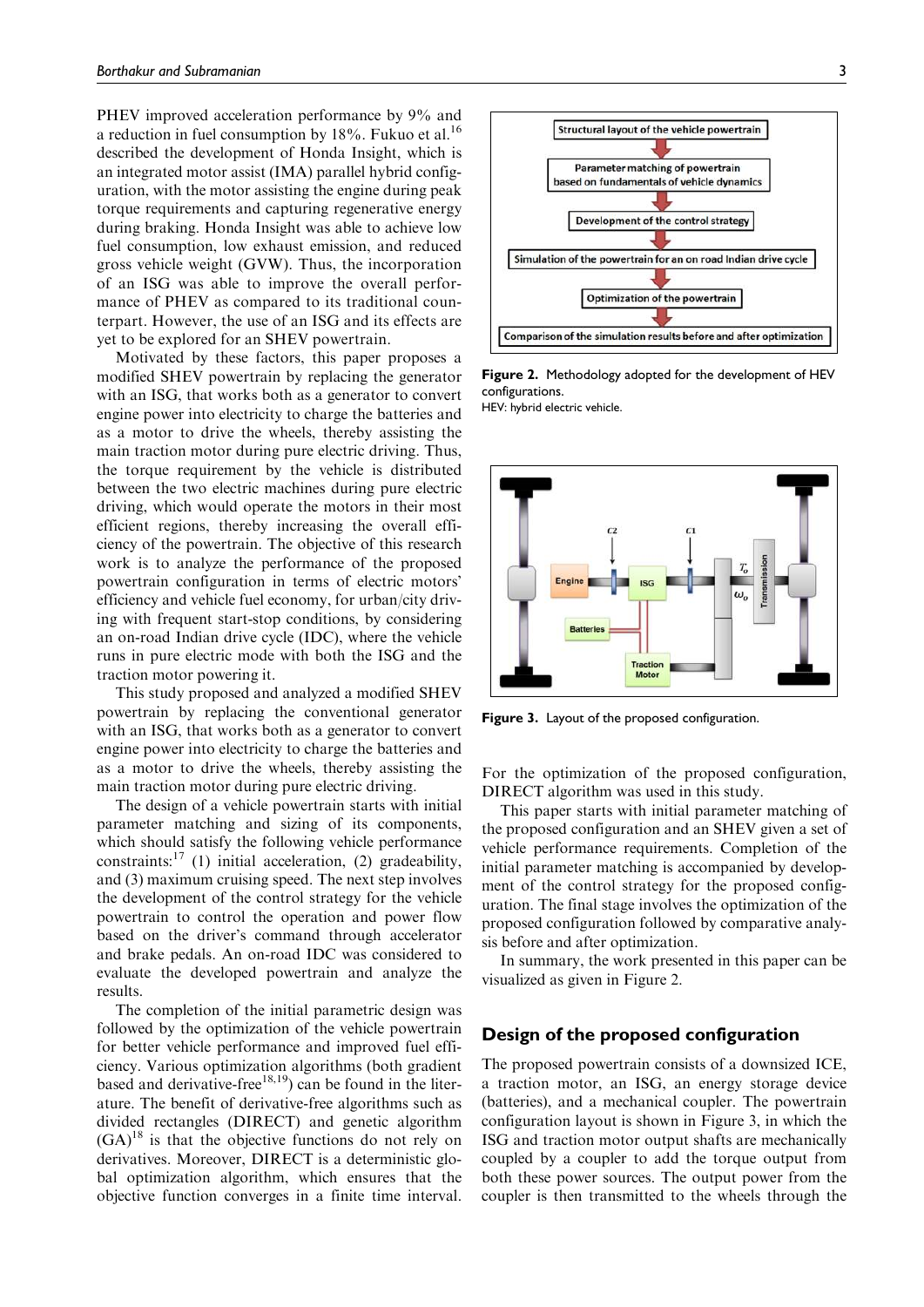| SHEV                                                                                                                       | Proposed configuration                                                                                                                                                                                                             |  |  |
|----------------------------------------------------------------------------------------------------------------------------|------------------------------------------------------------------------------------------------------------------------------------------------------------------------------------------------------------------------------------|--|--|
| Downsized engine operating at its efficient region.                                                                        | Downsized engine operating at its efficient region.                                                                                                                                                                                |  |  |
| A large traction motor that provides torque to propel the<br>vehicle.                                                      | A downsized traction motor that provides torque to propel the<br>vehicle.                                                                                                                                                          |  |  |
| A generator that runs along with the engine to generate electric<br>energy to charge the batteries and/or power the motor. | An ISG that works as a motor to support the traction motor<br>during peak torque requirements and as a generator that runs<br>along with the engine to generate electric energy to charge the<br>batteries and/or power the motor. |  |  |
| No separate clutch arrangement.                                                                                            | Two clutch arrangement for independent operation of the ISG as<br>a motor and as a generator.                                                                                                                                      |  |  |
| Single speed gear box.                                                                                                     | A single speed gear box and an additional torque coupler that<br>couples the torque outputs from ISG and traction motor during<br>motoring mode.                                                                                   |  |  |

Table 1. Comparison between SHEV and the proposed configuration.

SHEV: series hybrid electric vehicles; ISG: integrated starter generator.

transmission. The engine is mechanically disconnected from the transmission system; hence, its operation is independent of the vehicle load conditions.

A brief comparison of the components between the SHEV and the proposed configuration is summarized in Table 1.

The incorporation of the ISG instead of a conventional generator provides the following benefits:

- $\bullet$  ISG can work as a starter motor to start the engine, thereby eliminating the need of a separate starter motor.
- $\bullet$  It works as a generator to be run along with the engine either to charge the battery or power the traction motor.
- $\bullet$  It works as an electric motor to assist the main traction motor for propelling the vehicle during high torque requirements. In an electric drive, the power demand from the vehicle can be distributed between the ISG and the traction motor with proper power ratings.
- $\bullet$  Since the ISG assists the vehicle for propulsion, the traction motor can be downsized appropriately based on the vehicle performance requirements. Since during city driving, the oversized traction motor of an SHEV runs in part load conditions, the downsizing of the traction motor in the proposed configuration will help the motor to run mostly in full load conditions with the ISG providing the extra power demand. Hence, the overall electrical efficiency of the motors can be increased.

Clutches C1 and C2 (Figure 3) are incorporated to enable the independent operation of ISG as a generator and an assisted motor. When the ISG works in motoring mode, C1 is closed to connect the ISG to the torque coupler and support the traction motor to provide the necessary torque to the vehicle. C2 remains open at this time. When the ISG works in generating mode, C1 is opened so that it is disconnected from the torque coupler, while C2 is closed. The ISG and the engine work

| Parameters           | Values            |
|----------------------|-------------------|
| Glider mass          | 3940 kg           |
| Cargo mass           | 9700 kg           |
| ICE power/mass       | 200 kW/545 kg     |
| GVW                  | 14,351 kg         |
| $\mathsf{C}_d$       | 0.440             |
|                      | 6.50 $m2$         |
| A <sub>f</sub><br>fr | 0.009             |
| r                    | 0.50 <sub>m</sub> |
| L                    | 4.75 m            |

ICE: internal combustion engine; GVW: gross vehicle weight.

Table 2. Vehicle parameters.

together to generate the necessary electric energy to charge the batteries. Hence at a time, the ISG can operate either as a generator or as a motor. Only one clutch can be engaged at a time for the power flow from the source to the wheels. If both clutches are closed at the same time, the electric machine has to operate both as a motor and as a generator at the same time, which is not practically feasible. Also, parallel operation of the vehicle is not possible, since the engine is not mechanically connected to the transmission. The proposed configuration is a modification of an SHEV, where the generator of a typical SHEV is replaced by an ISG so that it can behave both as a motor and as a generator.

The working mode of the ISG is controlled by the control strategy that is explained in the subsequent sections.

### *Vehicle parameters and specifications*

To study and design the HEV powertrain, a heavy duty  $truek^{21}$  was considered in this study. The vehicle parameters and drive specifications are given in Tables 2 and 3, respectively. These data were used in the design of the powertrain components and simulation.

The design of the powertrain in this section involves estimating the power specifications of ICE, traction motor, ISG, transmission, and batteries to meet the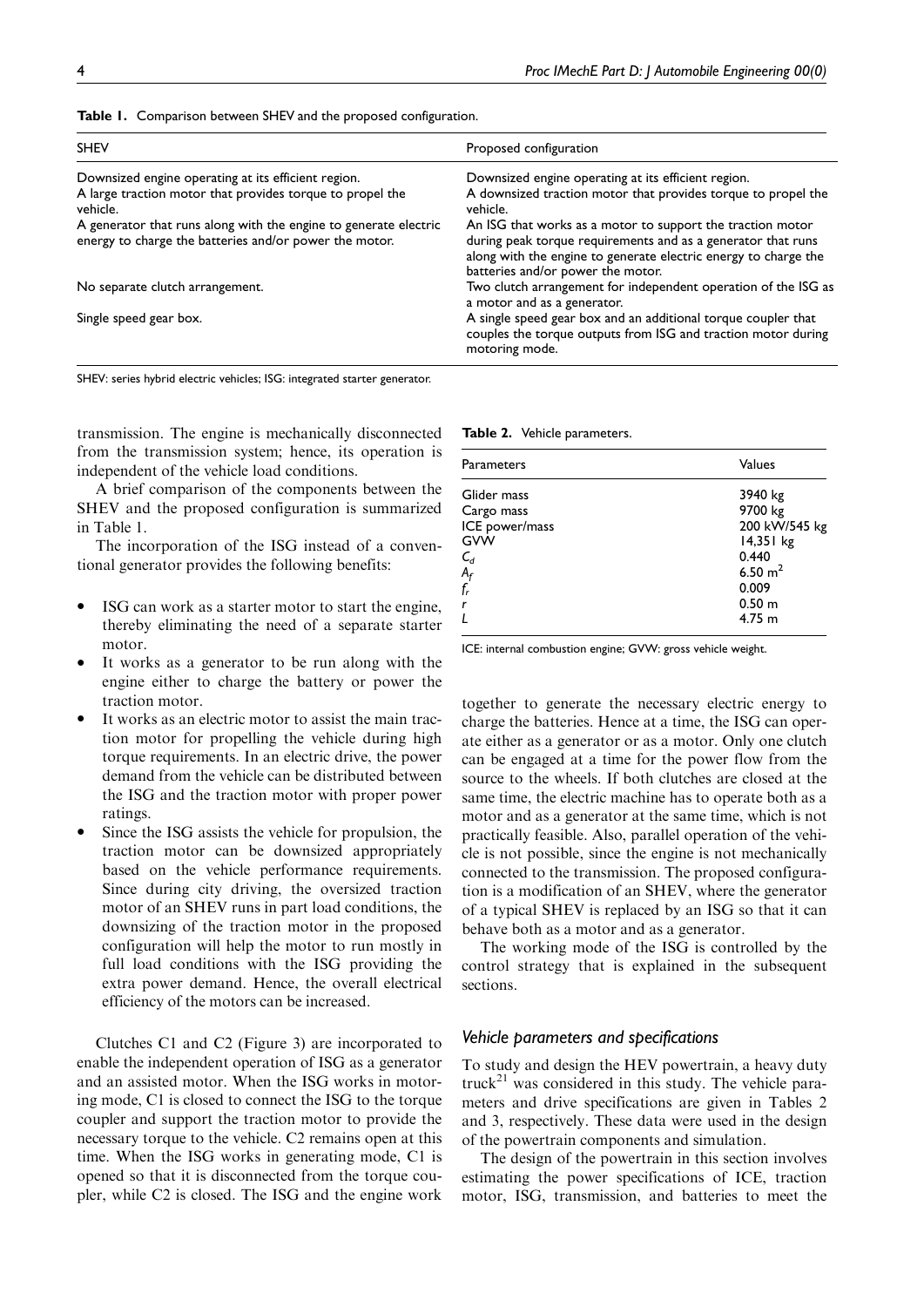Table 3. Vehicle performance specifications.

| Specifications            | Values         |
|---------------------------|----------------|
| Maximum speed $(v_{max})$ | 95 km/h        |
| Gradeability              | 15% at 16 km/h |
| Acceleration speed        | $0-50$ km/h    |
| Acceleration time         | 13s            |
| Pure electric range       | 100 km         |

drive specifications. The control strategy on torque distribution between ISG and traction motor is discussed in the subsequent section.

As the vehicle is modified from a conventional to an HEV, various components are added to the base vehicle such as a downsized ICE, electric machines, batteries, and transmission system. For better comparison, the total mass of the vehicle (also known as GVW) is split in terms of body mass, chassis mass, powertrain mass, and cargo mass. The body mass and the chassis mass (together termed as the glider mass) and the cargo mass for the hybrid and conventional vehicles are considered identical in this study. The powertrain mass changes depending on the powertrain used. So the GVW can be written as follows

$$
m_{tot} = m_{glider} + m_{cargo} + m_{powertrain}
$$
 (1)

The objective here is to minimize the GVW of the proposed configuration while satisfying the vehicle requirements. This is done by studying the characteristics of the powertrain components. Parameter matching of each of the powertrain components is discussed below.

### *Equations governing the vehicle drive performance*

The basic equation governing the longitudinal motion during acceleration can be written as follows

$$
F(t) = \frac{Wa}{g} = F_t(t) - (R_a(t) + R_f(t) + R_g(t))
$$
 (2)

The vehicle performance requirements are typically described by its maximum speed, acceleration, and gradeability.<sup>2</sup> The maximum vehicle speed is limited by the maximum speed of the output shaft of the mechanical coupler (Figure 3) that is given as follows

$$
v_{\text{max}} = \frac{\pi \omega_{o, \text{ max}} r}{30 i_g (1 - s)}
$$

where

$$
i_g = i_o i_{fd} \tag{3}
$$

The power output to achieve this maximum speed is given as follows

$$
P_{\max}(t) = \frac{1}{\eta_t} \left( Mgf_r + \frac{1}{2} \rho C_d A_f v_{\max}^2 \right) v_{\max} \tag{4}
$$

Similarly, the power required to achieve a grade  $\theta_s$  is given as follows

$$
P_{grade}(t) = \frac{1}{\eta_t}
$$
  

$$
\left(Mgf_r \cos \theta_s + \frac{1}{2}\rho C_d A_f v_{grade}^2 + Mg \sin \theta_s\right) v_{grade}
$$
 (5)

The acceleration performance is evaluated by the time required by the vehicle to accelerate from rest to a certain longitudinal speed  $(v_{rv})$ . The power required for acceleration is provided by the electric machines which can be written as<sup>6</sup>

$$
P_{acc}(t) = \frac{1}{\eta_t}
$$
  

$$
\left(\frac{\gamma M}{2t_f} (v_{rm}^2 + v_{rv}^2) + \frac{2}{3} Mgf_r v_{rv} + \frac{1}{5} \rho C_d A_f v_{rv}^3\right)
$$
 (6)

### *ICE*

The engine/generator is used to supply the steady-state power to prevent the batteries from being discharged completely.<sup>2</sup> Two driving conditions need to be considered:

- $\bullet$  Driving at a constant speed on a highway, where the engine/generator should be able to produce sufficient power to support the vehicle speed.
- $\bullet$  Frequent stop-and-go pattern, where the engine/ generator should produce sufficient power to maintain the SOC of the batteries at a certain level to support vehicle acceleration and grade climbing.

At a constant speed  $v$ , on a flat road, the continuous power requirement is given by

$$
P_{eng}(t) = \frac{1}{\eta_t \eta_g} \left( M g f_r + \frac{1}{2} \rho C_d A_f v^2 \right) v \tag{7}
$$

The engine power rating for the vehicle driving at a constant speed of 60 km/h on a flat highway was calculated using equation (7) to be 48 kW. The engine model was taken from  $ADVISOR<sup>20</sup>$  by selecting (Caterpillar 312 6E) 7 L CI engine weighing 303 kg. A generator efficiency of  $90\%^{20}$  was considered.

### *Electric machines*

During electric drive, the output power of both the traction motor and ISG (working as a motor) are combined together by a mechanical coupling as shown in Figure 3. Mechanical couplings are broadly classified as torque coupling and speed coupling.<sup>2</sup> In torque coupling, the torques of both the power sources are controlled independently and added together, but their speeds are dependent on each other. In speed coupling, the speeds of the power sources are controlled independently and added, with their torques linked and dependent on each other. Since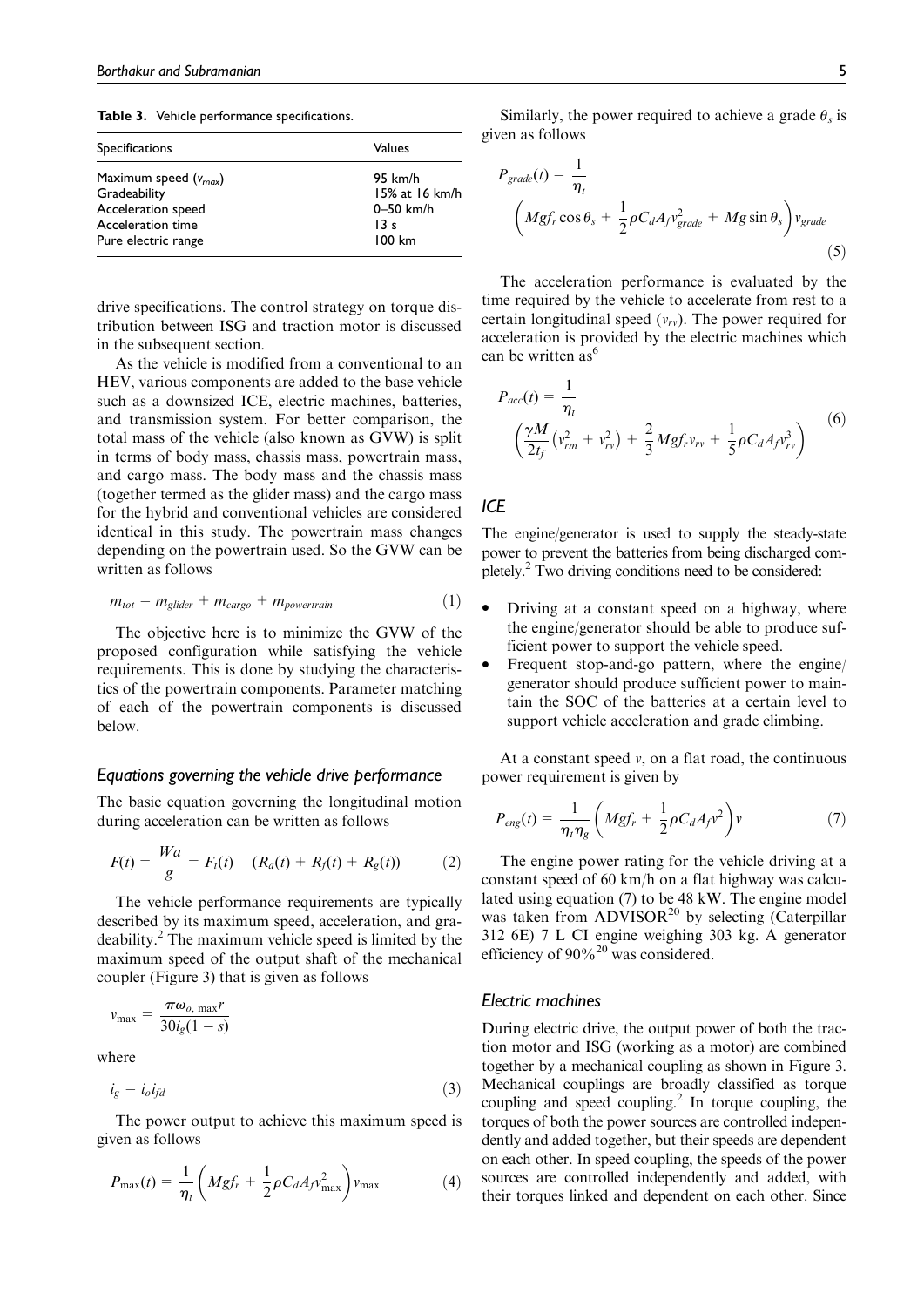and this is distributed between the ISG and the traction motor.

The electric machines are the torque providers during both climbing a grade and acceleration. To compute the power requirement during acceleration, the characteristics of the electric machines in extendedspeed range need to be studied. Ehsani et al.<sup>6</sup> studied the motor characteristics in the extended-speed constant power region and found out that initial acceleration and grade conditions could be met with minimum power rating if the powertrain can be operated mostly in constant power region. But increasing the extendedspeed region increases the torque rating of the motor, which in turn increases the motor weight. So the characteristics of the electric machines affect the GVW. The power required for acceleration can be written in terms of speed ratio  $x = (maximum speed / base speed)^{21}$  as follows

$$
P_{acc} = \frac{1}{\eta_{t}}
$$
  

$$
\left(\frac{\gamma M}{2t_{f}}v_{rv}^{2}\left(1 + \frac{1}{x^{2}}\frac{v_{\text{max}}^{2}}{v_{rv}^{2}}\right) + \frac{2}{3}Mgf_{r}v_{rv} + \frac{1}{5}\rho C_{d}A_{f}v_{rv}^{3}\right)
$$
\n(11)

Since the development of an ISG is beyond the scope of this paper, hence, based on the literature survey, three different ISGs with high torque density were considered with speed ranging from 3000 to 5000 r/min.<sup>22–24</sup> The following generalizations have been made for the parameter matching of the electric machines:

- $\bullet$  Variation of acceleration power and torque with respect to extending the constant speed range is considered the same for both the ISG and the traction motor.
- $\bullet$ As established by Hughes and Drury,<sup>25</sup> the relationship between motor torque and its volume is given as follows

# $T \propto \bar{B} \bar{A} D^2 L$

During the simulation study, for a given specific machine, the overall volume of the motor was assumed to be directly proportional to the torque it produces. The masses of the specific motors at different base speeds were calculated assuming the motor mass to be proportional to the peak motor torque.

At higher vehicle speeds, the load requirement to maintain the vehicle speed decreases,<sup>26</sup> whereas the electrical power consumed by a high-speed motor at low load is high. Since for the proposed configuration, the torque coupler provides an additional torque coupling with speeds constrained by equation (9), medium speed induction motors ranging from 7000 to 10,000  $r/min^{27}$ were used as traction motors for simulation.

The power curve required for acceleration was obtained from equation (11) through numerical simulation for speed ratios varying from 2 to 5. The

Figure 4. Torque distribution in the proposed configuration.

this paper focused on the distribution of torque between the ISG and the traction motor during peak torque requirements, a torque coupler was used to analyze the performance of the hybrid powertrain. Two clutches were incorporated for the independent working of the ISG as a motor and a generator.

The torque coupler is designed such that the electric machines' characteristics meet the vehicle performance. Figure 4 shows the torque coupling where the ISG power is directly transmitted to the transmission system, whereas the traction motor power is transmitted through a geared pair. The output torque from the ISG and traction motor reaching the wheels is magnified by the transmission system.

The ISG speed and torque are directly transmitted to the transmission, whereas the traction motor speed and torque are varied by the torque coupler with a ratio k, given as  $k = (z_1/z_2)$ , where  $z_1$  is the number of teeth on the input shaft and  $z_2$  are the number of teeth on the output shaft of the torque coupler geared wheel.

The speed of the ISG, the traction motor, and the output shaft are related to the torque coupler ratio  $k$  as given by equations (8) and (9)

$$
\omega_{o,\text{ max}} = \frac{\omega_{\text{emg},\text{ max}}}{k} \tag{8}
$$

$$
\omega_o = \omega_{\text{isg}} = \frac{\omega_{\text{emg}}}{k} \tag{9}
$$

The maximum speed of the electric machines limits the sizing of the transmission and the torque coupler gear ratio. The control strategy is developed such that the maximum speed of the vehicle is provided by the traction motor.

The torque requirement for gradeability is given as follows

$$
T_{grade}(t) = \frac{\left(Mgf_r + \frac{1}{2}\rho C_d A_f v_{grade}^2 + Mg\sin\theta_s\right)r}{i_g \eta_t}
$$
\n(10)

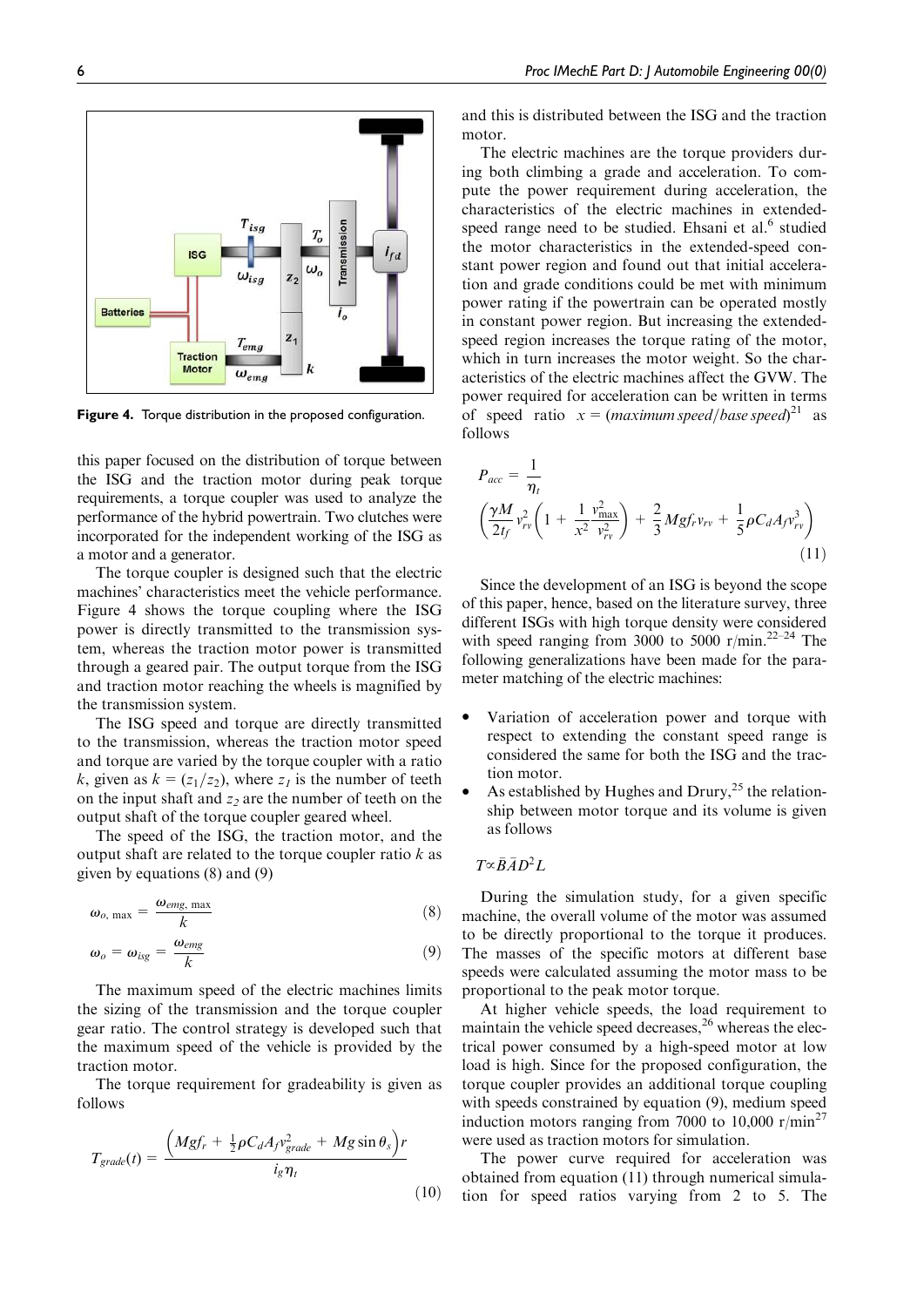

**Figure 5.** Variation of acceleration power and machines torques with *x* for 3000 r/min ISG and four medium speed motors.

ISG: integrated starter generator.

corresponding torque output was simultaneously calculated for four medium speed traction motors (with speed ranging from 7000 to 10,000 r/min) and three ISGs of 3000, 4000, and 5000 r/min, respectively. The variation of power required for acceleration and the electric machine torques with speed ratio is represented graphically in Figure 5 for the four traction motors and 3000 r/min ISG.

From Figure 5, it was observed that increasing the speed ratio decreases the power required for acceleration. Since the motor input power is provided solely by the battery pack, hence, a reduction in power demand decreases the number of battery cells. However, increasing the speed ratio increases the motor torque almost in a linear fashion, which increases the motor weight and in turn the vehicle weight. If the decrease in weight of the battery pack is more than the increase in weight of the electric machines, then the overall weight of the vehicle would decrease. An iterative simulation was done to find the parameters of the electric machines and the battery pack by determining the proper value of speed ratio to minimize the GVW.

Figures 6–8 show the effect of GVW of the vehicle with respect to  $x$  for four traction motors while considering three ISGs with speeds of 3000, 4000, and 5000 r/ min, respectively.

It can be observed from Figures 6–8 that, as the speed ratio increased, the torque rating of the motors also increased making them bulkier. However, because the power ratings of the motors decreased at the same time, the size of the battery pack providing power to the motors reduced. The GVW first decreased to a certain value after which it increased. This happened because the decrease in battery weight dominated the increase in the motors weight at first. But after a certain value of  $x$ , the increase in motor weight was more than the decrease in the battery weight, leading to an overall increase in the GVW.

From the above analysis, the traction motor with the maximum speed of 9000 r/min gave the lowest GVW of 16,657 kg at  $x = 4$  with a peak torque of 508 N m and



Figure 6. Variation of GVW with *x* for 3000 r/min ISG and four medium speed motors.

GVW: gross vehicle weight; ISG: integrated starter generator.



Figure 7. Variation of GVW with *x* for 4000 r/min ISG and four medium speed motors.

GVW: gross vehicle weight; ISG: integrated starter generator.



Figure 8. Variation of GVW with *x* for 5000 r/min ISG and four medium speed motors.

GVW: gross vehicle weight; ISG: integrated starter generator.

a power rating of 135 kW. It satisfied both the acceleration performance and the maximum torque required for gradeability. A 350-V peak voltage motor was considered in this study. The ISG with speed range of 4000 r/min was chosen providing a peak motor torque of 330 N m and a power rating of 54 kW. During initial parameter matching, the electric machines' efficiencies were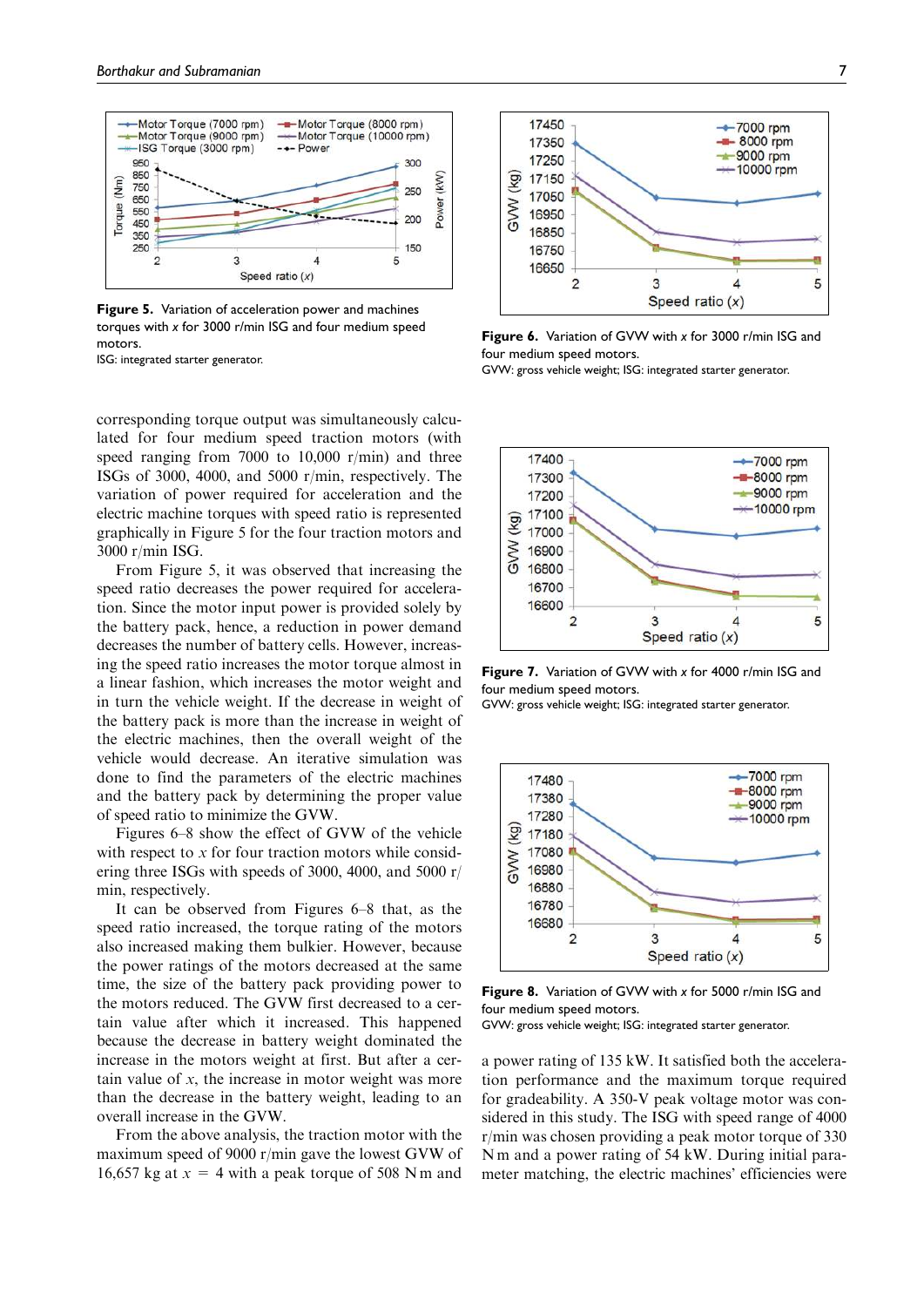assumed constant for both the proposed configuration and the SHEV. However, during subsequent analysis with AVL CRUISE, their efficiency maps were used to better reflect real operating conditions.

### *Transmission*

A single gear transmission, being simple without the need of a separate control module, was used in this study. As maximum speed of the vehicle is provided by the traction motor, from equation (3), the transmission ratio,  $i_g$ , was calculated to be 7.13. As described in the previous section, the speed of the ISG, traction motor, and the output shaft are related to the torque coupler ratio (equation (9)). Based on the selection of the traction motor and the ISG, the ratio of torque coupler,  $k$ , was fixed to be 2.25, which also satisfies the torque requirement for gradeability as given by

$$
T_{grade}(t) \leq T_{isg} + kT_{emg} \tag{12}
$$

### *Battery pack*

The size of the battery pack is dependent on the electric machine's peak power. During acceleration and cruising, the battery power that is delivered to the motor is given as follows

$$
P_b = \frac{P_m}{\eta_m \eta_{bd}} + \frac{P_{\text{isg}}}{\eta_{\text{isg}} \eta_{bd}}
$$
(13)

Depending on the capacity of the battery, the battery energy (in kW h) can be calculated as follows

$$
E_b = \frac{V_b C}{1000} \tag{14}
$$

Lithium ion (Li-ion) batteries were considered for this study providing an energy output of 150 kW h with  $90\%$  efficiency.<sup>21</sup> The details of these specifications can be found in Borthakur and Subramanian.<sup>21</sup> During initial parameter matching, the battery efficiency was assumed to be this same constant value for both the proposed configuration and the SHEV. However, during subsequent analysis with AVL CRUISE, the efficiency maps provided by AVL CRUISE were used to better reflect real operating conditions. The battery pack has an initial capacity of 70 Ah and the SOC variation was taken between 0.45 and 0.8.

### *Control strategy*

A control strategy commands the operation of each component of a vehicle. The vehicle controller receives operation commands as signals from acceleration pedal/brake pedal, vehicle speed, and the powertrain components and then decides on the use of the appropriate operation modes. Development of a control strategy depends on the topology of the vehicle powertrain and they are different for different configurations.

Based on the proposed configuration, a new rule-based control strategy was developed in this paper for proper operation of the vehicle. The main operating modes of the powertrain can be divided as follows: pure electric mode, extended range mode, and regenerative braking mode. The pure electric mode can have a single-motor drive or a dual-motor drive depending on the torque requirement from the vehicle. The extended range mode is the hybrid electric mode, in which the engine-generator either charges the batteries or provides electric power to the traction motor to maintain the vehicle performance.

The flowchart describing the control logic used in this paper is shown in Figure 9. The operating modes and the working conditions of the powertrain along with the state of clutch 1  $(C1)$  and clutch 2  $(C2)$  used in this paper are tabulated in Table 4.

### Design of the SHEV configuration

To provide a comparative analysis between the proposed configuration and an SHEV powertrain, initial parameter matching of SHEV was carried out by taking the same conventional vehicle as the base vehicle. The characteristics of different components were studied to minimize the GVW of the powertrain. Component sizing of the SHEV is summarized below.

### *Engine-generator*

In an SHEV, the engine produces necessary energy for motion of the vehicle such that it can directly power the traction motor when the battery SOC is low.<sup>2</sup> The engine power rating for the vehicle driven on a flat highway was calculated using equation (7) and found out to be 50 kW.

#### *Electric motor*

The traction motor is connected to the wheels through a single-step gear box and final drive. As it is the only torque provider to the wheels, proper power rating of the traction motor becomes very important. Four different motors with maximum speeds ranging from 9000 to 12,000  $r/min^{24}$  were used to study the effect of extending the constant power region on the motor ratings. An iterative simulation was done to find the motor and batteries masses, thereby calculating the parameters of the traction motor and the batteries. Figure 10 shows the torque rating with respect to speed ratio x, while Figure 11 shows the effect of GVW of the vehicle with respect to  $x$  for four different motors with speed ranging from 9000 to 12,000 r/min. Same trend as followed by the proposed configuration could be found out here for variation of motor torque and GVW with respect to  $x$ .

From the graph, it was found out that the motor with maximum speed of 12,000 r/min gives the lowest GVW of 16,901 kg at  $x = 5$  with a peak torque of 729.40 Nm and a power rating of 200 kW, satisfying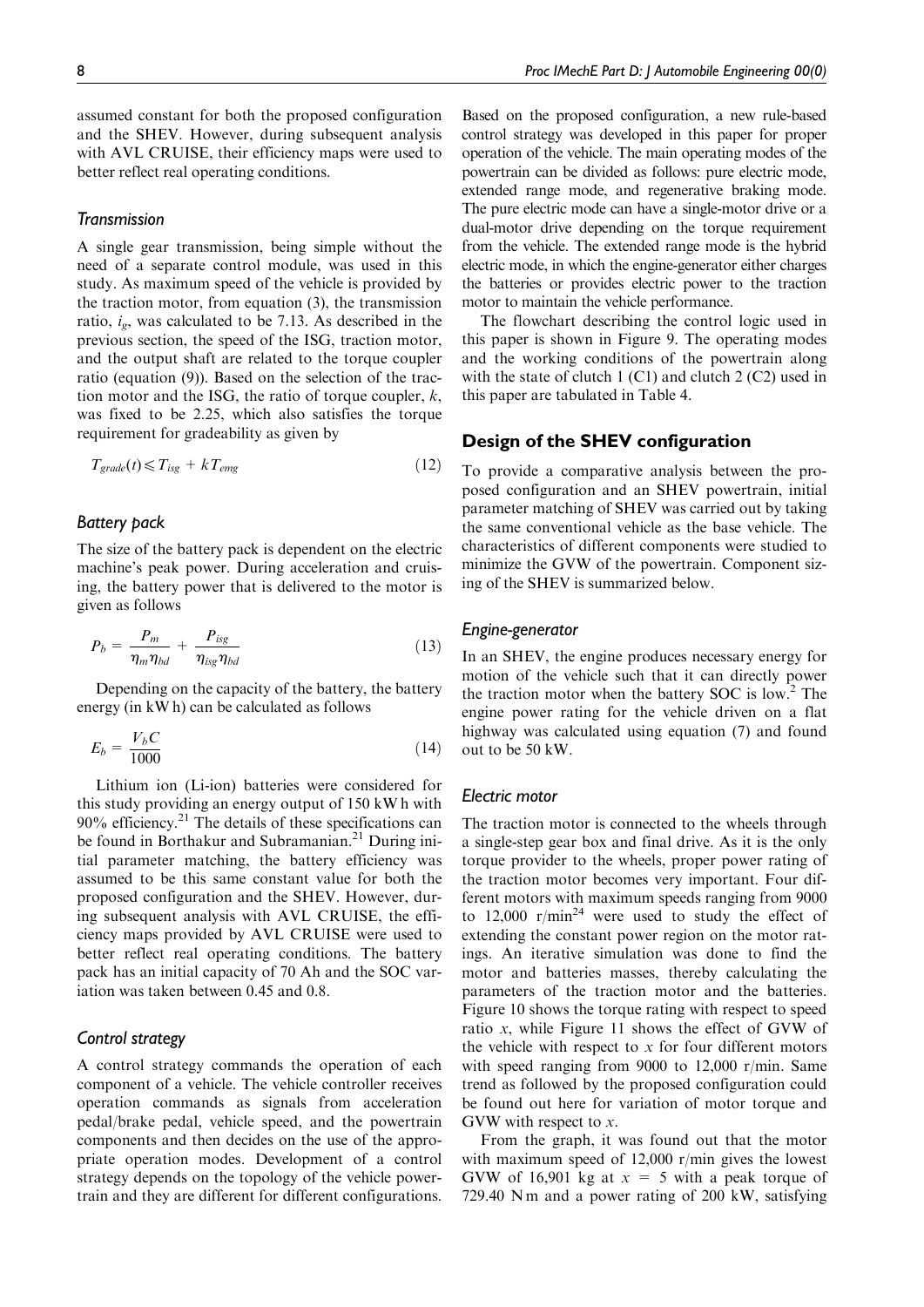

Figure 9. Flowchart describing the control logic.

Table 4. Operating modes of the proposed configuration.

| Operating modes  | Remarks                                                                               | Working conditions<br>of electric machines                                                               | Engine               | <b>Batteries</b>                                  | State of<br>clutches             |
|------------------|---------------------------------------------------------------------------------------|----------------------------------------------------------------------------------------------------------|----------------------|---------------------------------------------------|----------------------------------|
| Pure electric    | When load torque<br>$T_i$ is less than the<br>torque output of<br>traction motor      | Single-motor drive<br>Traction motor: On.<br>Drive the wheels<br>$ISG:$ $Off$                            | Off                  | Discharge energy<br>to traction motor             | CI open<br>C <sub>2</sub> open   |
|                  | $T_i$ is greater than<br>the torque output<br>of traction motor                       | Dual-motor drive<br>Traction motor: On.<br>Drive the wheels<br>ISG: On (motor mode).<br>Drive the wheels | Off                  | Discharge energy<br>to traction motor<br>and ISG  | CI closed<br>C <sub>2</sub> open |
| Extended range   | When the load<br>power $P_i$ is less<br>than the motor<br>power and the<br>SOC is low | Traction motor: On.<br>Drive the wheels<br>ISG: On (generator mode)                                      | Charge the batteries | Get energy from<br>engine-generator               | C <sub>2</sub> closed<br>CI open |
| Braking/downhill | Regenerative<br>braking                                                               | Traction motor:<br>On (generator mode)<br>$ISG:$ $Off$                                                   | Off                  | Get charge energy<br>from regenerative<br>braking | CI open<br>C <sub>2</sub> open   |
|                  | Vehicle stop with<br>low SOC                                                          | Traction motor: Off<br>ISG: On (generator mode)                                                          | Charge the batteries | Get charge energy<br>from engine-<br>generator    | CI open<br>C <sub>2</sub> closed |

ISG: integrated starter generator; SOC: state of charge.

both the acceleration performance and maximum torque required for gradeability.

### *Battery pack*

The battery power should be able to deliver the motor peak power. The battery energy was calculated using equation (14). The battery pack of Li-ion was used

providing an output power of 234 kW with 90% efficiency and energy output of 162 kWh.

### *Transmission*

The gear ratio was designed in such a way that the vehicle reaches its maximum speed at the maximum speed of the motor (equation (3)). Since the torque–speed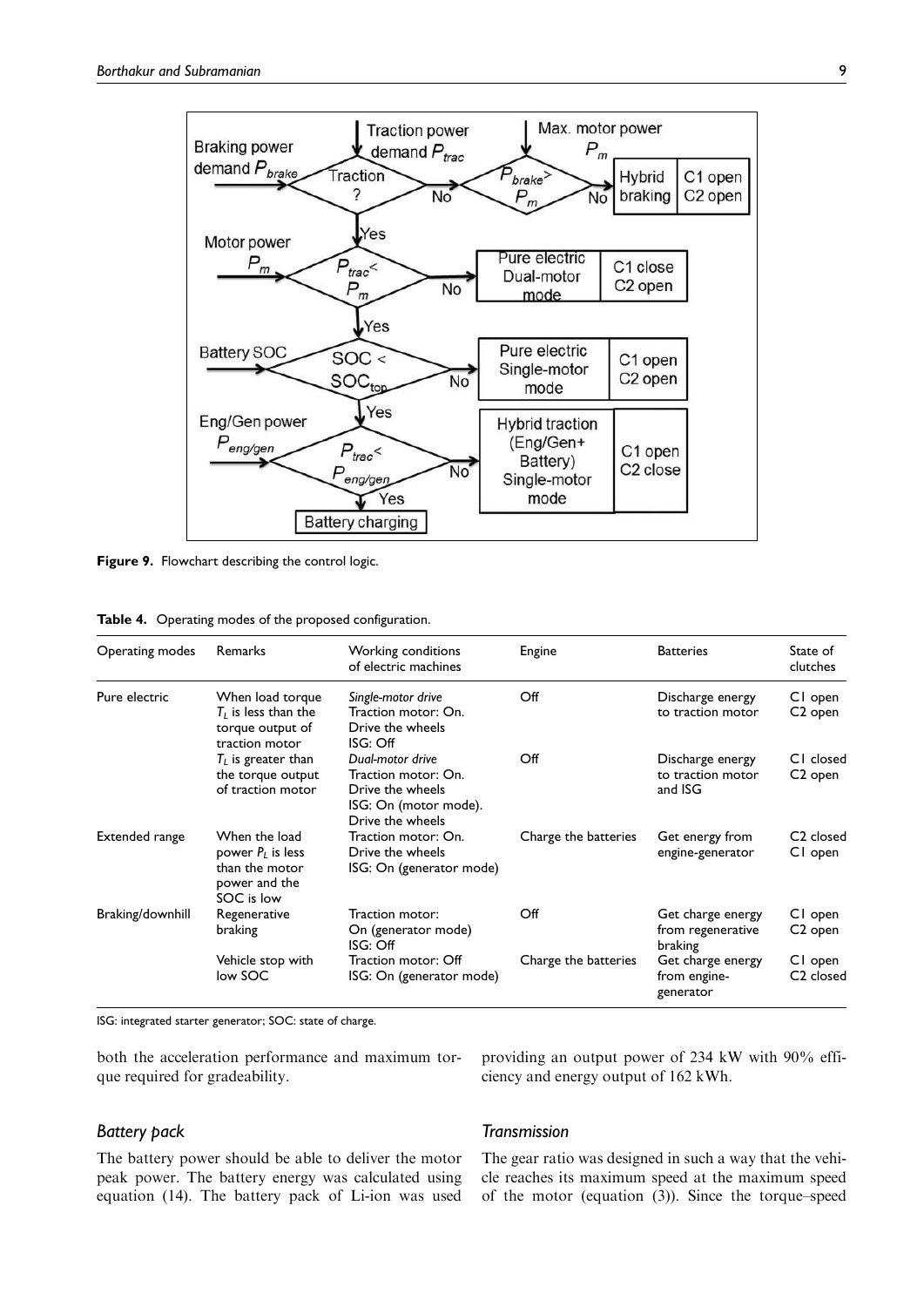

Figure 10. Torque output of motor with *x.*



Figure 11. Variation of GVW with *x.* GVW: gross vehicle weight.

characteristic curve of an electric motor is much closer to the ideal, a transmission ratio of 20.81 was calculated for the SHEV with a motor maximum speed of 12,000 r/min.

### *Control strategy*

Most commonly used control strategies available in the literature are as follows: (1) maximum SOC of peak power source (PPS) and (2) engine turn-on and turnoff (engine on-off) or thermostat strategy.<sup>6</sup> The main emphasis of the maximum SOC of PPS control strategy is to maintain the SOC of the battery at high level. But it does not guarantee the engine/generator to always operate at its optimum level. $\overline{6}$  This may compromise the efficiency of the drive train. Hence, in this study, the thermostat control strategy was used where the operation of engine/generator is controlled solely by the SOC of the batteries.<sup>6</sup>

# Optimization of the proposed configuration

After initial parameter matching and component sizing, optimization of the vehicle powertrain is the next step to achieve better vehicle performance and fuel economy. The optimization of the vehicle component parameters was conducted by the combined simulation of MATLAB/SIMULINK and AVL CRUISE. The

| Table 5. Design variables used. |  |  |  |
|---------------------------------|--|--|--|
|---------------------------------|--|--|--|

| Design<br>variables                                                                                           | Nomenclature                                                              | Lower<br>bound         | Upper<br>bound |
|---------------------------------------------------------------------------------------------------------------|---------------------------------------------------------------------------|------------------------|----------------|
| ICE power scale<br>Motor torque scale<br>ISG torque scale<br>Number of battery cells<br>Battery capacity (Ah) | fc_pwr_scale<br>mc_trq_scale<br>isg_trq_scale<br>ess num<br>ess_cap_scale | 0.8<br>0.8<br>120<br>8 | 200<br>20      |

ICE: internal combustion engine; ISG: integrated starter generator.

optimization algorithm was programmed in MATLAB, while the simulation calculation for the vehicle performance was done in CRUISE.

### *Optimization algorithm*

Based on the literature survey, DIRECT algorithm (Jones, 2001) was chosen for this research work, as it is a deterministic global optimization algorithm that does not rely on derivatives and ensures that the objective function converges to a global optimum in finite time.

### *Optimization function*

The objective considered for component size optimization was to maximize the fuel economy by minimizing the fuel consumption for an on-road IDC. The fuel consumption for electric and hybrid vehicles was calculated in terms of miles per gallon gasoline equivalent (mpgge).

### *Design variables and constraints*

The design variables considered for optimization are engine power, motor power, ISG power, battery cells, and battery capacity. The constraint conditions were indicators of the dynamic performance that need to be fulfilled by the vehicle. The constraint conditions used for the optimization are as follows:

- 1. Acceleration performance. Time required by the vehicle to accelerate from 0 to 50 km/h.
- 2. Grade. Gradeability achieved by the vehicle at 16 km/h.
- 3. Difference between the drive cycles requested speed and the actual vehicle speed at every second during the drive cycle.
- 4. Difference between the initial and final SOC of the batteries.

The design variables were defined in terms of scaling factors, which when multiplied by the original values gives the actual values of the variables after optimization. The selected design variables are listed in Table 5. The constraint conditions in terms of vehicle performance used for optimization are given in Table 6.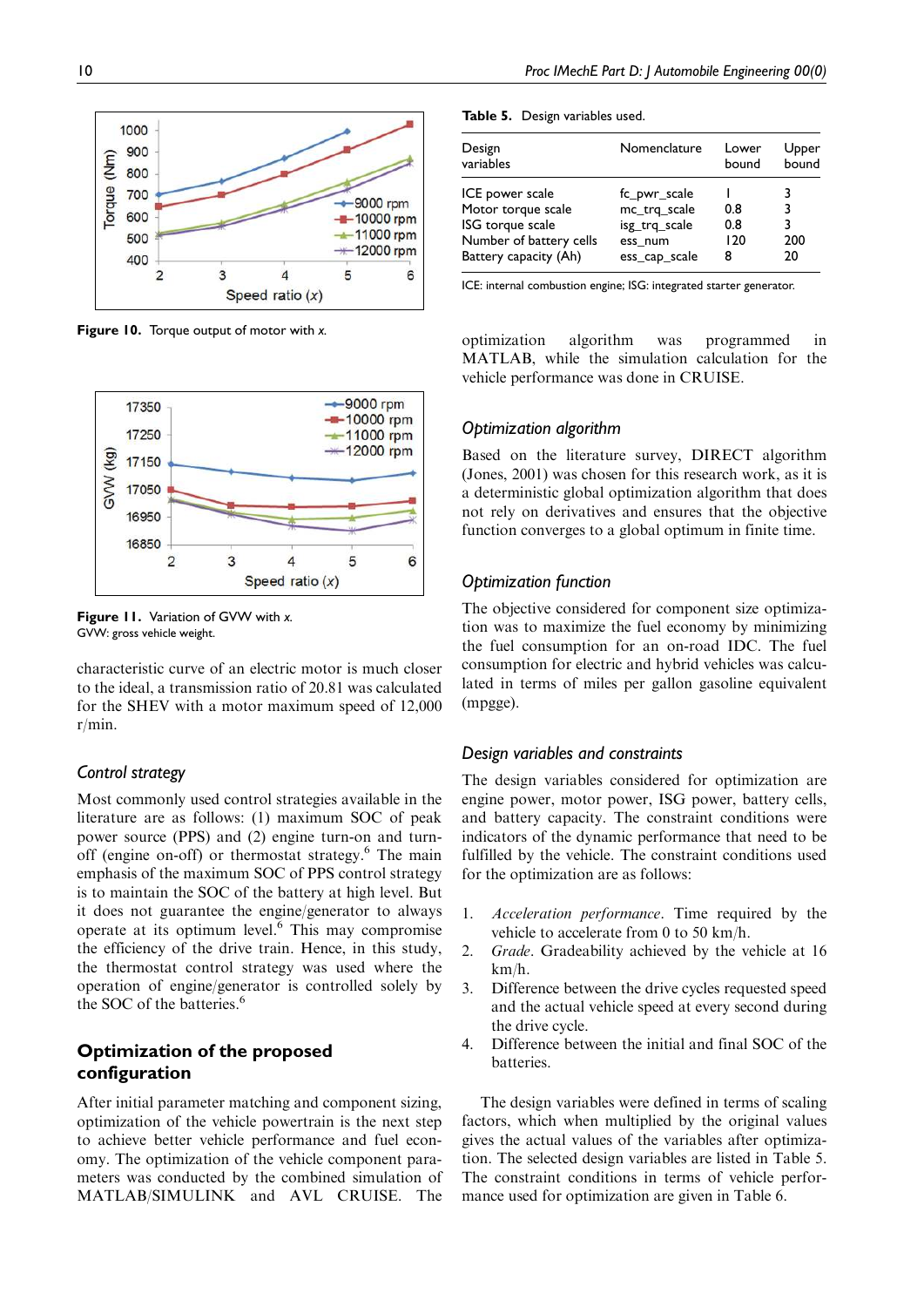Table 6. Constraint conditions.

| Description                                                                                                                                                           | Requirements                                                    |
|-----------------------------------------------------------------------------------------------------------------------------------------------------------------------|-----------------------------------------------------------------|
| Acceleration of 0-50 km/h<br>Gradeability at 16 km/h<br>Difference between drive<br>cycle requested speed and<br>vehicle achieved speed at<br>every second during the | $\leq$ 13 s<br>$\geqslant$ 16% for 60 s<br>$\leqslant$ 3.2 km/h |
| Difference between final and<br>initial SOC                                                                                                                           | $\leqslant$ 0.5%                                                |
|                                                                                                                                                                       | drive cycle                                                     |

SOC: state of charge.



Figure 12. Flowchart of the optimization process. IDC: Indian drive cycle.

### *Optimization procedure*

The flowchart of the optimization procedure is shown in Figure 12. The optimizer was developed in MATLAB based on DIRECT algorithm, which was integrated with AVL CRUISE. The powertrain was simulated at first for an on-road IDC in AVL CRUISE using the initial values of the design variables to find the objective and constraint functions. These simulation results were imported into MATLAB to generate a new set of design variables using the optimization algorithm, that were returned to AVL CRUISE for the vehicle to be simulated again. The objective and constraint functions were calculated, with the variables restricted within their limits during the optimization process. The iterations continued until the convergence of the objective and the constraint functions was obtained. With this, the optimal objective value in terms of mpgge was achieved.

# Simulation results and discussions

## *Analysis of the initial parameter matching of the HEV powertrains*

Using the fundamentals of vehicle dynamics, initial parameter matching and component sizing of both the SHEV and the proposed configuration were

Table 7. Parameter matching comparison of the vehicles.

| Components      | ICE-driven<br>vehicle | <b>SHEV</b>                                      | Proposed<br>configuration                      |
|-----------------|-----------------------|--------------------------------------------------|------------------------------------------------|
| Engine<br>Motor | 200 kW                | 50 kW<br>200 kW<br>12.000 r/min<br>$T = 729$ N m | 42 kW<br>135 kW<br>9000 r/min<br>$T = 508$ N m |
| Generator       |                       | 55 kW<br>7000 r/min                              |                                                |
| ISG             |                       |                                                  | 54 kW<br>4000 r/min<br>$T = 330$ N m           |
| Transmission    | 6 speed AMT           | $i_{g}$ = 20.81                                  | $i_{g}$ = 7.13<br>$k = 2.25$                   |
| Battery pack    |                       | 162 kWh<br>$C = 72 Ah$                           | 150 kWh<br>$C = 70$ Ah                         |
| GVW             | 16,200 kg             | 16,901 kg                                        | 16,657 kg                                      |

ICE: internal combustion engine; SHEV: series hybrid electric vehicle; GVW: gross vehicle weight.



Figure 13. On-road measured Indian drive cycle.<sup>28</sup>

accomplished. The parameter matching was done using an iterative simulation where the individual component masses were taken into account to calculate the GVW of the HEVs. Table 7 summarizes and compares the parameter matching of the proposed configuration and the SHEV with the conventional ICE-driven vehicle.

Comparison analysis of the initial parameterization (Table 7) showed a reduction of GVW of the proposed configuration by 244 kg (1.5%), as compared to SHEV. Downsizing of the ICE and the traction motor by 16% and 32.5%, respectively, could also be observed in the proposed configuration when compared to SHEV.

After the completion of initial parameter matching, simulation was carried out across an on-road IDC (Figure  $13)^{28}$  to evaluate and compare the performance of the proposed configuration with reference to the SHEV powertrain.

AVL CRUISE, $29$  a software used for commercial road vehicle powertrain analysis, was used to simulate the HEV powertrains. The application programming interface (API) provided by AVL CRUISE was used to implement the control strategy in MATLAB/Simulink, while the SHEV and the proposed powertrain model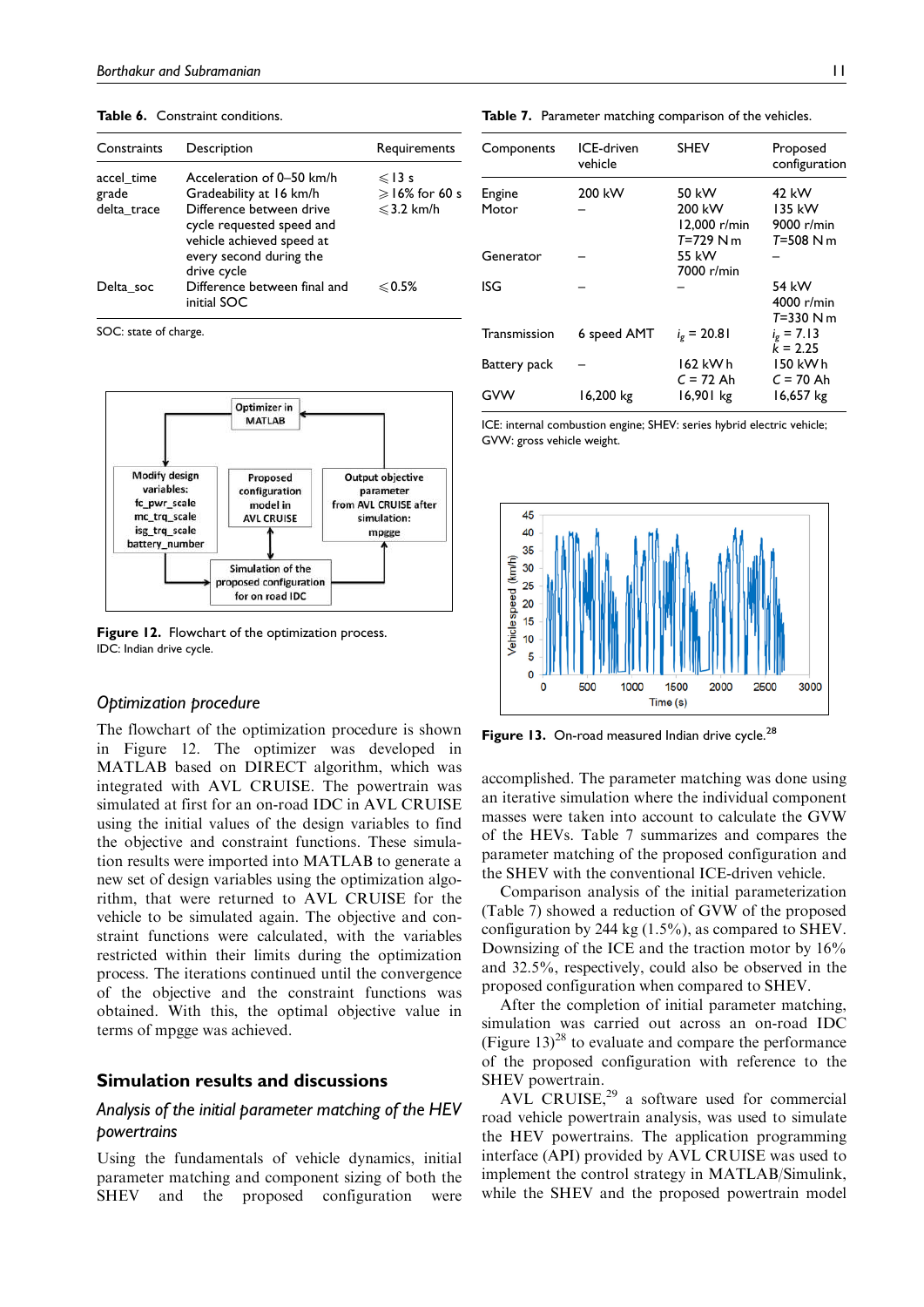

Figure 14. Output torque of the generator of SHEV. SHEV: series hybrid electric vehicle.

along with the simulation calculation for vehicle performance were done on CRUISE GUI. Information regarding the powertrain components and driver's demand were transferred via the API of AVL CRUISE to MATLAB/Simulink, where the signals were analyzed by the control strategy. The analyzed results from the control strategy were sent back to CRUISE via the interface, where the simulation outputs were obtained for both the powertrains.

### *SHEV configuration*

Initial simulation of the SHEV using AVL cruise generated the torque output and efficiency of the traction motor across the on-road IDC, where the motor is the only torque provider for the powertrain. Figure 14 gives the torque output of the traction motor of the SHEV powertrain across the on-road IDC, where the motor is the only torque provider for the powertrain. The average efficiency of the motor across the on-road IDC repeated four times was calculated to be 70.93%. Figure 14 shows the working mode of the generator of the SHEV powertrain during low battery SOC, where the generator and the engine are switched on as they charge the batteries together. The efficiency of the electric machines was taken constant during initial parameter matching of the vehicle powertrain. However during simulation of the vehicle powertrain in AVL Cruise, its efficiency varied with the load torque to reflect the operating points of the motors.

### *Proposed configuration*

Figure 15 shows the comparison of torque output of the traction motors of SHEV and the proposed configuration when simulated across the on-road IDC repeated four times, while Figure 16 shows the comparison of the efficiency of the traction motors of SHEV and the proposed configuration. Figure 17 shows torque output of the ISG for the same drive cycle. From Figure 17, it can be found out that ISG worked in



Figure 15. Comparison of traction motor torque for SHEV and proposed configuration. SHEV: series hybrid electric vehicle.



Figure 16. Comparison of efficiency of traction motor for SHEV and proposed configuration. SHEV: series hybrid electric vehicle.



Figure 17. Output torque of the ISG of the proposed configuration.

ISG: integrated starter generator.

motor mode assisting the traction motor as long as the battery SOC was within the limit. Negative torque output of the ISG indicated the generator mode of the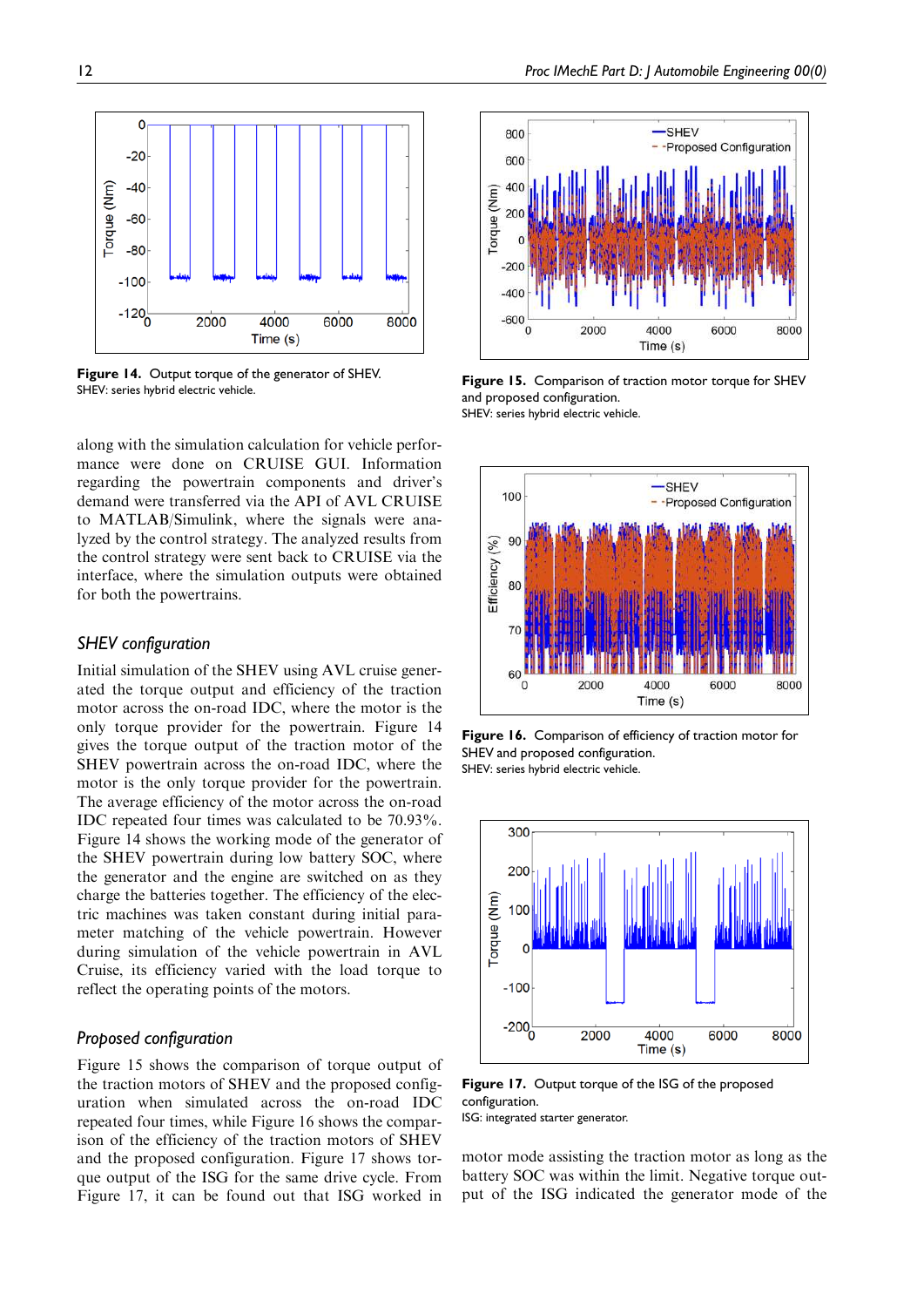

Figure 18. Efficiency curve of the ISG of the proposed configuration. ISG: integrated starter generator.



Figure 19. Comparison of the traction motors power loss for SHEV and proposed configuration. SHEV: series hybrid electric vehicle.

ISG where it provided electric energy to the batteries as the engine was switched on. As the torque requirement is distributed between ISG and the traction motor, the traction motor could be downsized appropriately, which in turn improved the efficiency and the power loss of the electric machine. Figure 18 shows the efficiency of the ISG across the drive cycle. The efficiencies of the motors were assumed constant during initial parameter matching of the vehicle powertrain. However, during simulation of the vehicle powertrain for the on-road IDC in AVL Cruise, the efficiency of the electric machines varied with the load torque to reflect the operating points of the motors. The average efficiency of the traction motor across the on-road IDC was found out to be 78.69%. As the torque requirement is distributed between the ISG and the traction motor, the traction motor could be downsized appropriately, which in turn improved its average efficiency by 10.95% as compared to the traction motor of the



Figure 20. Comparison of fuel consumption for SHEV and the proposed configuration. SHEV: series hybrid electric vehicle.

SHEV powertrain when simulated for the same drive cycle. A comparison between the power loss of the traction motors of SHEV and the proposed configuration was made in Figure 19. It was observed that the motor power loss for the proposed configuration was lower than the SHEV powertrain by almost 60.26%, when simulated for the on-road IDC (repeated four times).

Operation of engine-generator in the discussed configurations depends on the SOC of the battery and the control strategy. A comparison of the engine performance was made between the SHEV and the proposed configuration for the on-road IDC, in terms of fuel consumption in liters. The cycle has been repeated four times for a better comparison of the vehicle performance. Figure 20 shows that the fuel consumption of the proposed configuration was lower than the SHEV by 61.81%, thereby concluding a better performance of the proposed configuration as compared to the SHEV counterpart.

### *Analysis of the optimization results*

The optimizer developed in this study was run for 500 iterations, where the convergence of the objective and the constraint functions was obtained after the 100th iteration. With this, the optimal objective value in terms of mpgge was determined. The values of the objective function, the design variables, and the constraints are given in Figures 21–23, respectively, where the design variables and constraints were plotted in a normalized scale of  $[-1, 1]$ . The optimization procedure was able to satisfy the design constraints with the design variables being within their limits.

The comparison of the fuel economy in terms of mpgge showed an improvement in the proposed configuration by 18.63% as compared to SHEV (Table 8). Table 9 gives the comparison of the component parameters before and after optimization. With optimization, downsizing of the engine, traction motor, ISG,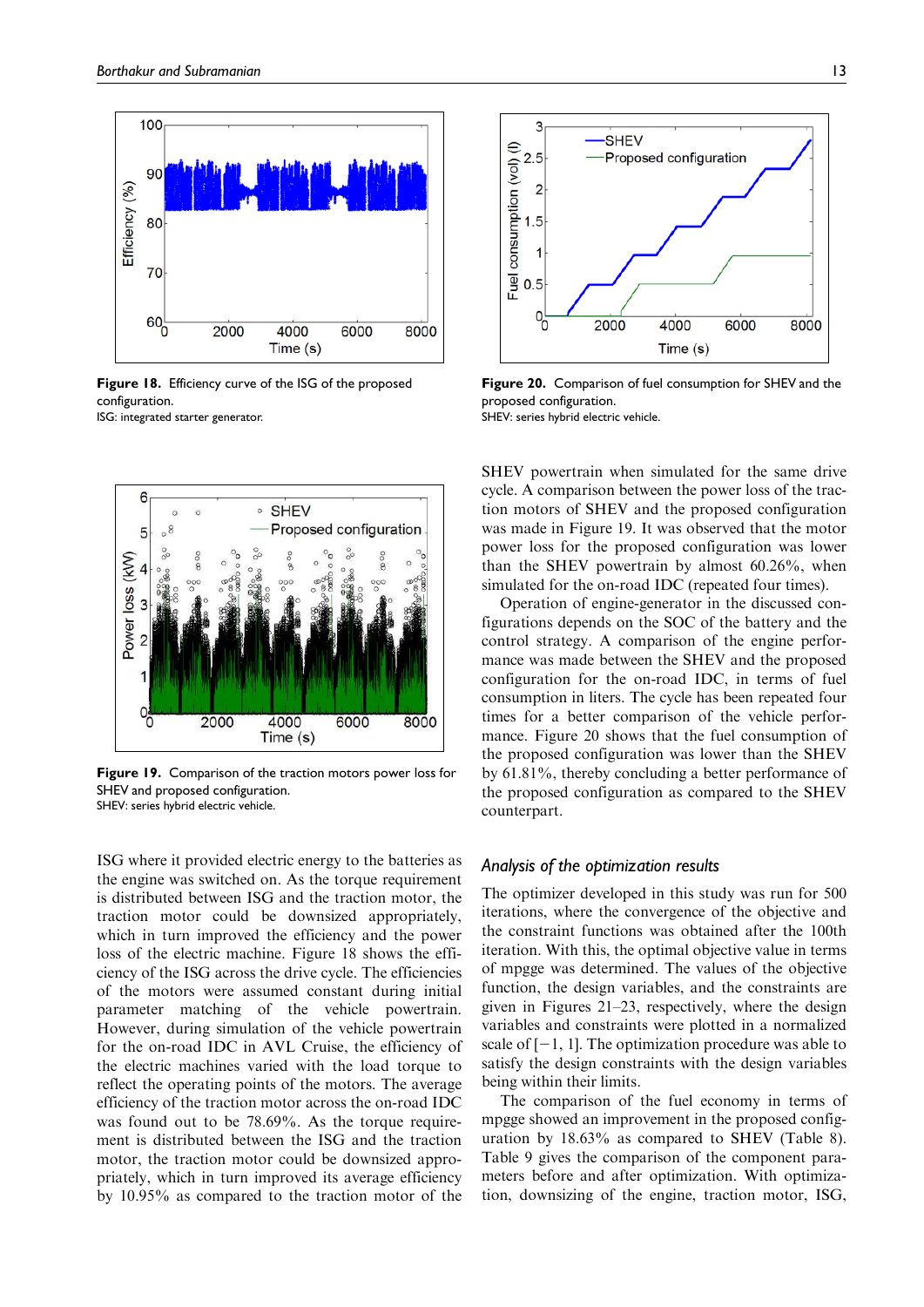

Figure 21. Iterations of the objective function for the proposed configuration.



Figure 22. Iterations of the design variables for the proposed configuration.



Figure 23. Iterations of the constraints for the proposed configuration.

and the number of battery cells could be achieved. A percentage decrease of 9.53% for engine power could be achieved. Similarly, both the motor power and the ISG power were reduced by 10% and 12.52%, respectively.

Table 8. Comparison of the optimized results.

| Performance parameters            | <b>SHEV</b> | Proposed<br>configuration |
|-----------------------------------|-------------|---------------------------|
| mpgge                             | 5.42        | 6.43                      |
| Time (s) to reach 0-50 km/h       | 9.2         | 9                         |
| Maximum longitudinal speed (km/h) | 98          | 98                        |
| Gradeability (%)                  | 16          | 16                        |

mpgge: miles per gallon gasoline equivalent; SHEV: series hybrid electric vehicle.

Table 9. Comparison of the optimized results for the proposed configuration.

| Optimized<br>parameters | <b>Before</b><br>optimization | After<br>optimization |
|-------------------------|-------------------------------|-----------------------|
| Engine power (kW)       | 42                            | 38                    |
| Motor power (kW)        | 135                           | 121.50                |
| ISG power (kW)          | 54                            | 47.24                 |
| Number of battery cells | 178                           | 170                   |
| Battery capacity (Ah)   | 70                            | 70                    |

ISG: integrated starter generator.

Table 10. Comparison of vehicle performance for the proposed configuration.

| Optimized<br>parameters     | <b>Before</b><br>optimization | After<br>optimization |
|-----------------------------|-------------------------------|-----------------------|
| mpgge                       | 6.43                          | 7.8                   |
| Time (s) to reach 0-50 km/h | 9                             | 8.83                  |
| Maximum velocity (km/h)     | 98                            | 98                    |
| Grade (%)                   | 16                            | 16.90                 |

mpgge: miles per gallon gasoline equivalent.

The vehicle performance also improved after the optimization of the proposed configuration (Table 10). The fuel economy was improved by 21.31% after optimization as compared to before optimization. The vehicle performance in terms of acceleration, maximum longitudinal speed, and gradeability was met by the optimized proposed configuration.

Figure 24 summarizes the battery SOC history of the powertrains as a function of time for the on-road IDC repeated four times. It could be observed that the charging and discharging cycle of the batteries were less frequent in the proposed configuration as compared to the SHEV, indicating a longer battery life for the proposed powertrain.

Thus, the significant findings of this study could be summarized into two parts as follows:

- Initial parameterization showed an improvement in the performance of the traction motor of the proposed configuration with its operating regions efficiency increased by 10.95% and power loss reduced by 60.26%, when compared to an SHEV. The fuel consumption of the proposed configuration also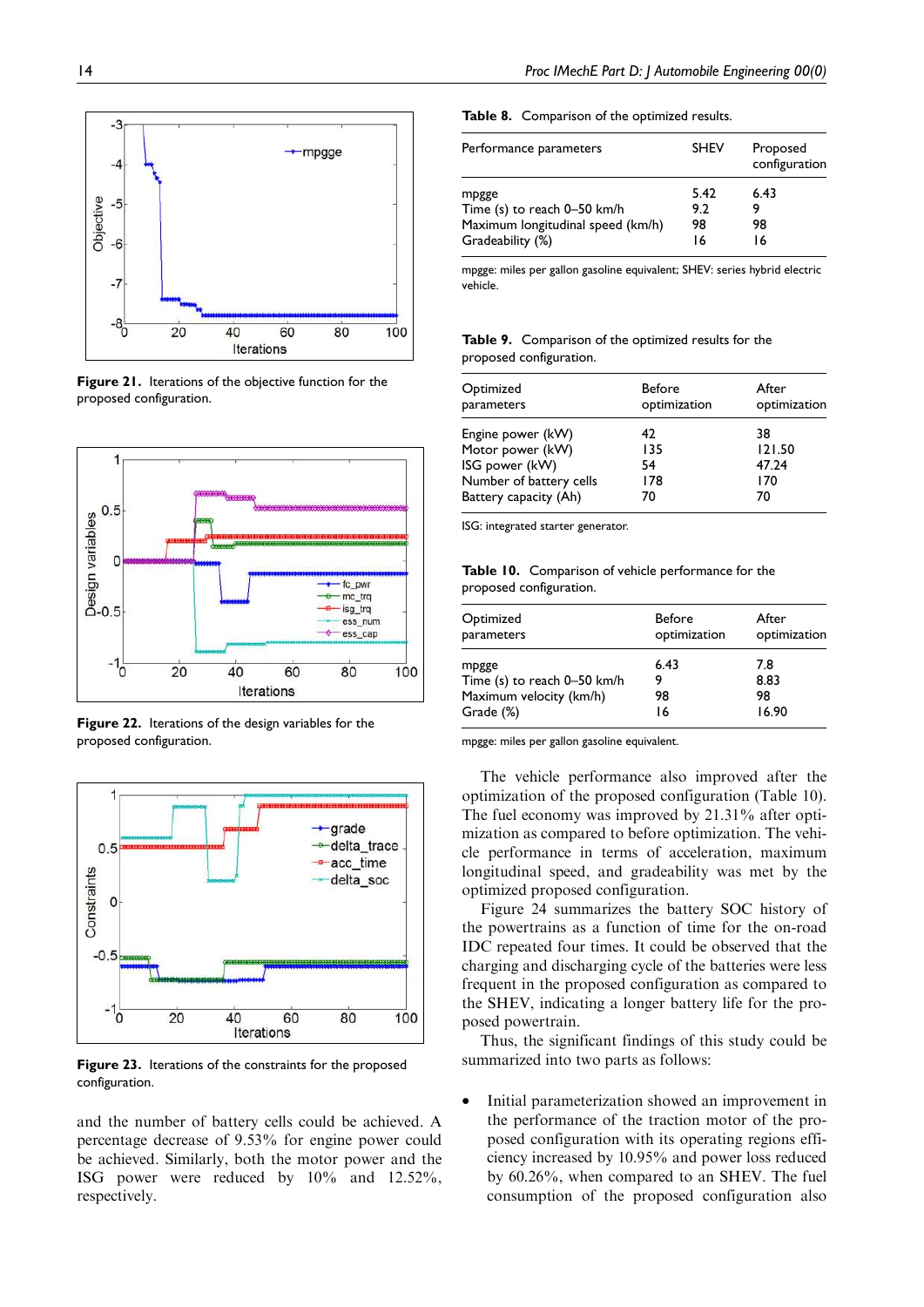

Figure 24. Comparison of SOC history. SOC: state of charge.

reduced by 61.81% as compared to the SHEV counterpart for an on-road IDC.

 $\bullet$  Subsequent optimization of the proposed configuration downsized the ICE, along with a reduction in motor and ISG power by 10% and 12.52%, respectively, when compared to the results before optimization. The optimized proposed configuration also showed an improvement in the vehicle performance with the fuel economy increase by 21.31%, when simulated for an on-road IDC.

# Conclusion

This paper developed a modified SHEV powertrain and analyzed its performance with a typical SHEV powertrain for an urban city drive cycle in terms of electric motors' efficiency and fuel economy. The proposed configuration replaced the generator of a typical SHEV with an ISG, that works both as a generator to convert engine power into electricity to charge the batteries and as a motor to drive the wheels, thereby assisting the main traction motor during pure electric driving. The paper presented a methodical development of the HEV powertrain through initial parameter matching based on vehicle dynamics, followed by its optimization to improve the fuel economy and vehicle performance. A rule-based control strategy was developed for the proper operation of the powertrain. The simulation of the proposed configuration and the SHEV for comparative analysis was done for an on-road IDC using the software AVL CRUISE, with the control strategy being implemented in MATLAB/SIMULINK. The following conclusions were made from this study:

 $\bullet$  The reduction of GVW of the proposed configuration as compared to SHEV was achieved during initial parameterization of the powertrains. Comparative analysis showed that the GVW of the proposed configuration was reduced by 244 kg (1.5 %) as compared to the SHEV powertrain.

- $\bullet$  A comparative analysis of the simulation results between the two configurations for an on-road IDC showed an improvement in the working efficiencies of the electric machines, with their operating points in the most efficient regions for the proposed configuration. As the traction motor was downsized during initial parameter matching, the power losses of the traction motor of the proposed configuration were found to be lower than the traction motor of the SHEV powertrain. Simulation results showed that the average efficiency of the traction motor of the proposed configuration improved by 10.95% as compared to the average efficiency of the traction motor of SHEV for the on-road IDC. The average power loss of the traction motor of the proposed configuration was also lower by 60.26% than the traction motor of the SHEV powertrain.
- $\bullet$  Optimization results of the proposed configuration showed an improvement in the fuel economy by 21.31 % as compared to before optimization for the on-road IDC.
- $\bullet$  The fuel consumption of the powertrains was studied by repeating the on-road IDC four times to observe the behavior of the battery SOC and operation of the ICE. The battery SOC was maintained within a lower limit of 0.45 and an upper limit of 0.8 for both configurations. Optimization results showed a lower frequency of charging and discharging of the battery cycle for the proposed configuration as compared to the SHEV, indicating a longer battery life.

Thus, the simulation results, along with the comparison with an SHEV showed the feasibility of the proposed configuration with better vehicle performance and improved fuel economy.

### Acknowledgements

The authors thank the Department of Engineering Design, Indian Institute of Technology, Madras, for the necessary support in completing the research work done in this paper. The authors thank AVL CRUISE for providing the license of the software and the support for carrying out the simulations of the powertrain systems. The authors also thank Mr C.S. Nanda Kumar for providing the real-time drive cycle in the city of Coimbatore, India.

### Declaration of conflicting interests

The author(s) declared no potential conflicts of interest with respect to the research, authorship, and/or publication of this article.

### Funding

The author(s) received no financial support for the research, authorship, and/or publication of this article.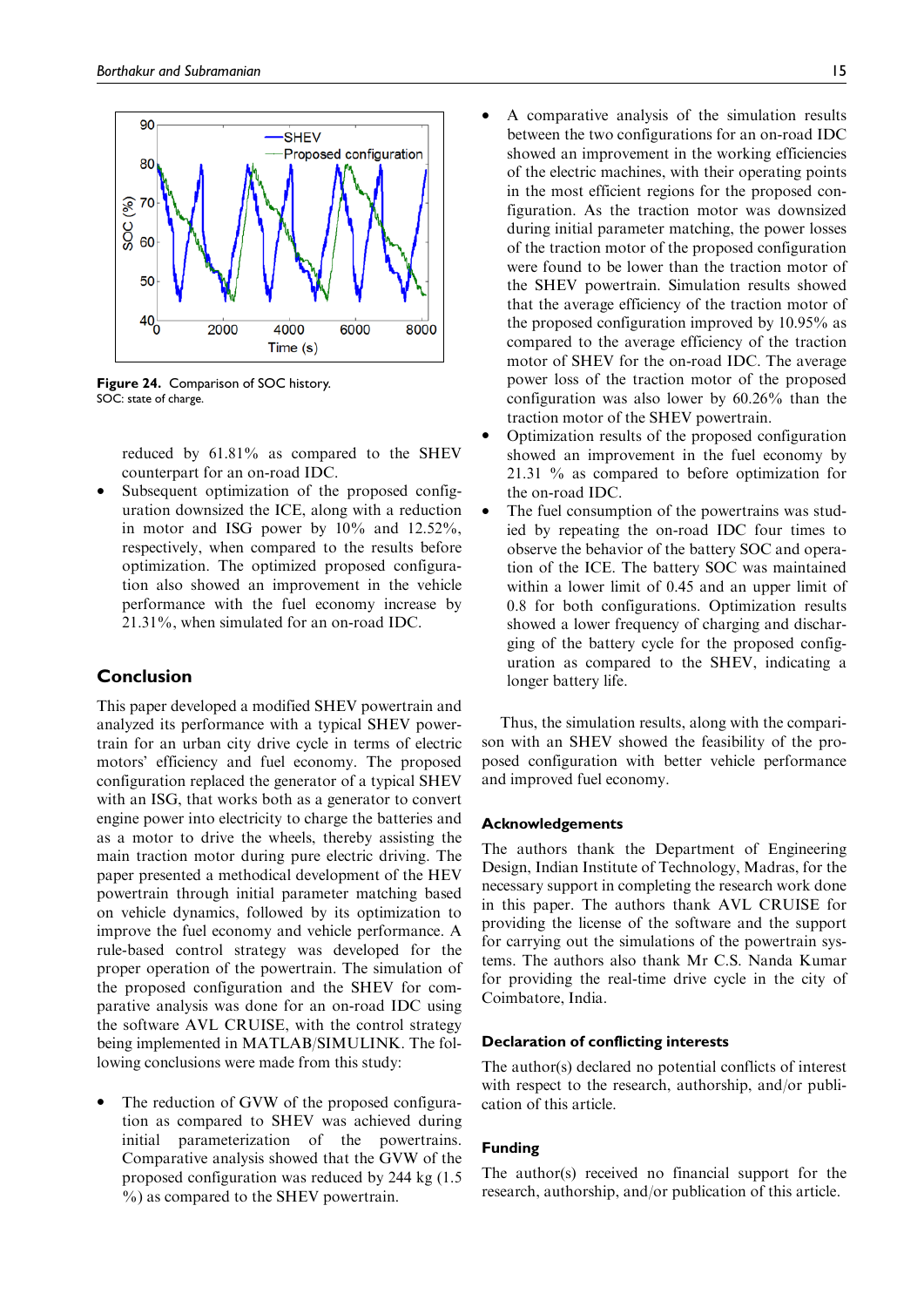#### **References**

- 1. Department of Heavy Industry, Ministry of Heavy Industries & Public Enterprises, Government of India. National electric mobility mission plan 2020, http://dhi. nic.in/UserView/index?mid=1347 (accessed September 2016).
- 2. Mi C, Masrur MA and Gao DW. Hybrid electric vehicles: principles and applications with practical perspectives. 1st ed. Hoboken, NJ: Wiley, 2011.
- 3. Kebriaei M, Sandidzadeh MA, Asaei B, et al. Component sizing and intelligent energy management of a heavy hybrid electric vehicle based on a real drive cycle. Proc IMechE, Part F: J Rail and Rapid Transit 2017; 231: 122–132.
- 4. Shahverdi M, Mazzola MS, Grice Q, et al. Bandwidthbased control strategy for a series HEV with light energy storage system. IEEE T Veh Technol 2017; 66: 1040– 1052.
- 5. Yang C, Li L, You S, et al. Cloud computing-based energy optimization control framework for plug-in hybrid electric bus. Energy 2017; 125: 11–26.
- 6. Ehsani M, Gao Y, Gay SE, et al. Modern electric, hybrid electric and fuel cell vehicles: fundamentals, theory and design. 2nd ed. Boca Raton, FL: CRC Press, 2005.
- 7. Yang C, Jiao X, Li L, et al. Robust coordinated control for hybrid electric bus with single-shaft parallel hybrid powertrain. IET Control Theory A 2015; 9: 270–282.
- 8. Li L, Yang C, Zhang Y, et al. Correctional DP-based energy management strategy of plug-in hybrid electric bus for city-bus route. IEEE T Veh Technol 2015; 64: 2792–2803.
- 9. Li X and Williamson SS. Comparative investigation of series and parallel hybrid electric vehicle (HEV) efficiencies based on comprehensive parametric analysis. In: Proceedings of the IEEE vehicle power and propulsion conference (VPPC 2007), Arlington, TX, 9–12 September 2007, pp.499–505. New York: IEEE.
- 10. Miller MA, Holmes AG, Conlon BM, et al. The GM ''Voltec'' 4ET50 multi-mode electric transaxle. SAE Int J Engine 2011; 4: 1102–1114.
- 11. Zhu B, Zhang N, Walker P, et al. Two motor two speed power-train system research of pure electric vehicle. SAE technical paper 2013-01-1480, 2013 (SAE world congress and exhibition, 2013, pp.1–5).
- 12. Wang CL, Yin CL, Luo G, et al. Start and acceleration optimization of a parallel hybrid electric vehicle. Proc IMechE, Part D: J Automobile Engineering 2010; 225: 591–607.
- 13. Viorel IA, Szabo L, Lowenstein L, et al. Integrated starter-generators for automotive applications. Acta Electroteh 2004; 45: 255–260.
- 14. Williamson SS, Wirasingha SG and Emadi A. Comparative investigation of series and parallel hybrid electric drive trains for heavy-duty transit bus applications. In: Proceedings of the IEEE vehicle power and propulsion conference (VPPC'06), Windsor, 6–8 September 2006, pp.1–10. New York: IEEE.
- 15. Zhou Y, Han C, Wang X, et al. Research on power train source matching for single-axle PHEV. In: Proceedings of the IEEE vehicle power and propulsion conference  $(VPCC'08)$ , Harbin, China, 3–5 September 2008, pp.1–4. New York: IEEE.
- 16. Fukuo K, Fujimura A, Saito M, et al. Development of the ultra-low-fuel-consumption hybrid car – INSIGHT (New technologies and new cars). JSAE Rev 2001; 22: 95–103.
- 17. Ehsani M, Rahman KM and Toliyat HA. Propulsion system design of electric and hybrid vehicles. IEEE T Ind Electron 1997; 44: 19–27.
- 18. Gao W and Mi C. Hybrid vehicle design using global optimisation algorithms. Int J Electr Hybrid Vehicle 2007; 1: 57–70.
- 19. Jones DR. DIRECT global optimization algorithm. In: Floudas CA and Pardalos PM (eds) Encyclopedia of optimization. Dordrecht: Kluwer Academic Publishers, 2001, pp.431–440.
- 20. National Renewable Energy Laboratory, Advanced Vehicle Simulator (ADVISOR). Documentation, http://advvehicle-sim.sourceforge.net/advisor\_doc.html (accessed January 2017).
- 21. Borthakur S and Subramanian SC. Parameter matching and optimization of a series hybrid electric vehicle powertrain system. In: Proceedings of the ASME 2016 international mechanical congress and exposition, Phoenix, AZ, 11–17 November 2016, vol. 12: transportation systems. New York: ASME.
- 22. Rehman H, Liu N, Xu X, et al. Induction motor drive system for the Visteon integrated starter-alternator. In: Proceedings of the 25th annual conference of the IEEE industrial electronics society (IECON'99), San Jose, CA, 29 November–3 December 1999, vol. 2, pp.636–641. New York: IEEE.
- 23. Martin GD, Moutoux RD, Myat M, et al. An integrated starter-alternator system using induction machine winding reconfiguration. In: Proceedings of the IEEE vehicle power and propulsion conference (VPCC 2007), Arlington, TX, 9–12 September 2007, pp.677–681. New York: IEEE.
- 24. Jain AK, Mathapati S, Ranganathan VT, et al. Integrated starter generator for 42-V powernet using induction machine and direct torque control technique. IEEE T Power Electr 2006; 21: 701–710.
- 25. Hughes A and Drury W. Electric motors and drives: fundamentals, types and applications. 4th ed. Amsterdam: Elsevier, Ltd, 2013.
- 26. Erjavec J. Hybrid, electric and fuel-cell vehicles. 2nd ed. Clifton Park, NY: Delmar-Cengage Learning, 2013.
- 27. Chang L. Recent developments of electric vehicles and their propulsion systems. IEEE Aero El Sys Mag 1993; 8: 3–6.
- 28. Nanda Kumar CS. Technical expert, Hybrid vehicle system, India, private communication, 2015.
- 29. AVL CRUISE-vehicle driveline simulation software, https://www.avl.com/cruise (accessed January 2016).

# Appendix 1

#### *Notation*

| $\boldsymbol{a}$      | acceleration in longitudinal direction     |
|-----------------------|--------------------------------------------|
|                       | $(m/s^2)$                                  |
| $\overline{A}$        | current per meter of the circumference of  |
|                       | rotor                                      |
| $\frac{A_f}{\bar{B}}$ | frontal cross-section area $(m2)$          |
|                       | average of magnitude of flux density $(T)$ |